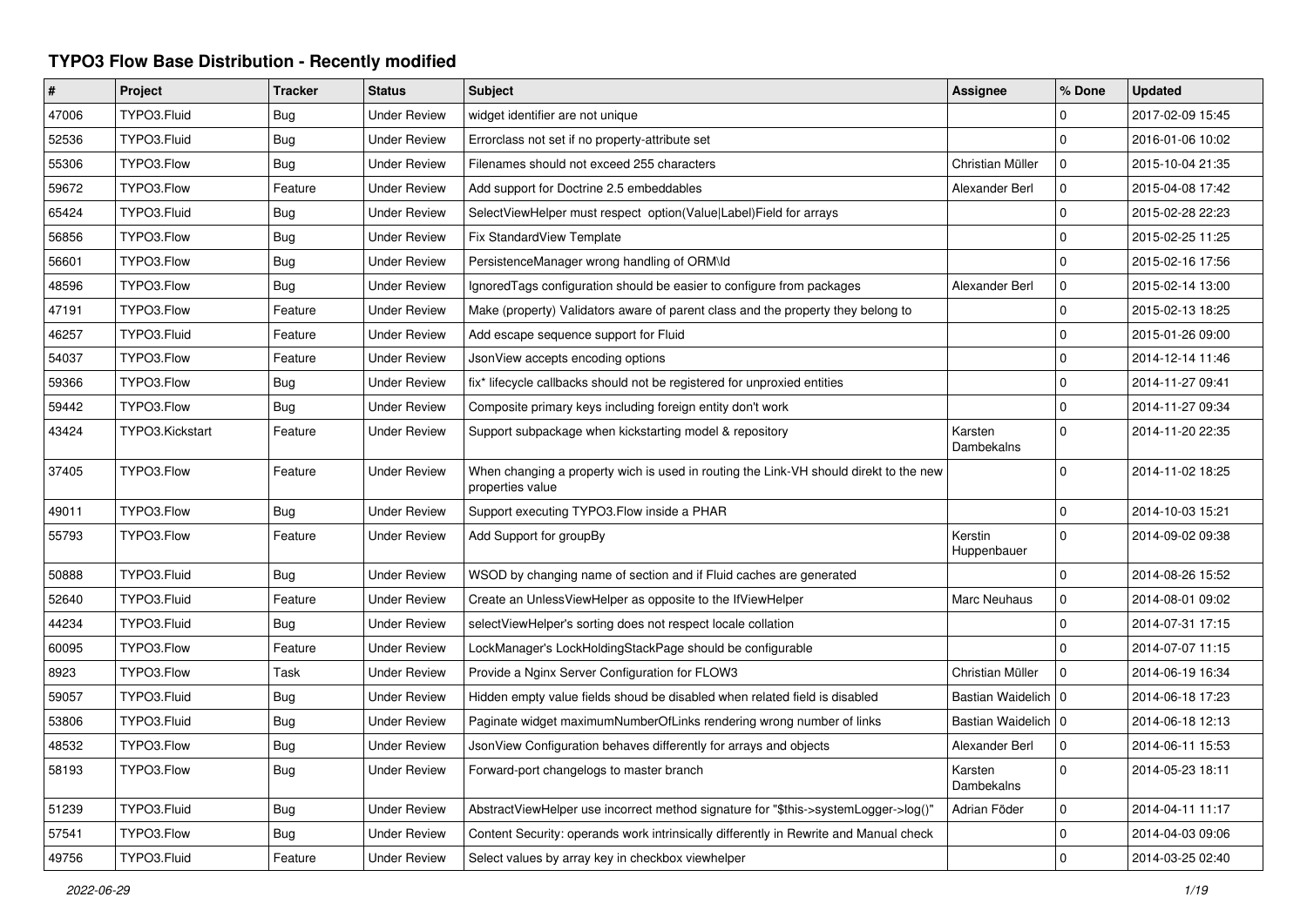| $\vert$ # | Project                                | <b>Tracker</b> | <b>Status</b>       | <b>Subject</b>                                                                                       | <b>Assignee</b>        | % Done      | <b>Updated</b>   |
|-----------|----------------------------------------|----------------|---------------------|------------------------------------------------------------------------------------------------------|------------------------|-------------|------------------|
| 31500     | TYPO3.Flow                             | <b>Bug</b>     | <b>Under Review</b> | Argument validation for CLI requests is not done                                                     | Karsten<br>Dambekalns  | 0           | 2014-02-24 14:00 |
| 55008     | TYPO3.Fluid                            | Bug            | <b>Under Review</b> | Interceptors should be used in Partials                                                              | Christian Müller       | $\mathbf 0$ | 2014-01-15 08:44 |
| 49025     | TYPO3.Flow                             | Task           | <b>Under Review</b> | Dynamic locale detection / determination                                                             | Adrian Föder           | $\mathbf 0$ | 2013-12-28 10:48 |
| 43346     | TYPO3.Fluid                            | Feature        | <b>Under Review</b> | Allow property mapping configuration via template                                                    | Karsten<br>Dambekalns  | $\Omega$    | 2013-12-16 10:14 |
| 37292     | TYPO3.Flow                             | <b>Bug</b>     | <b>Under Review</b> | PropertyMappingConfiguration::mapUnknownProperties is not passed down to<br>Subconfiguration         | Sebastian<br>Kurfuerst | $\Omega$    | 2013-11-26 20:21 |
| 43621     | TYPO3.Flow                             | Bug            | <b>Under Review</b> | Composer installer overwrites Settings.yaml.example                                                  | Karsten<br>Dambekalns  | $\mathbf 0$ | 2013-11-26 19:12 |
| 5636      | TYPO3.Fluid                            | Task           | <b>Under Review</b> | Form_RadioViewHelper and CheckBoxViewHelper miss check for existing object<br>before it is accessed. |                        | $\mathbf 0$ | 2013-11-22 17:14 |
| 34682     | TYPO3.Fluid                            | Bug            | <b>Under Review</b> | Radio Button missing checked on validation error                                                     |                        | 0           | 2013-11-20 20:58 |
| 52280     | TYPO3.Flow                             | Task           | <b>Under Review</b> | Throw Exception if there is an array in PSR-0 autoload                                               |                        | $\Omega$    | 2013-10-05 11:30 |
| 50115     | TYPO3.Flow                             | Feature        | <b>Under Review</b> | During the policy loading, we need to take care if class exist                                       | Dominique Feyer        | $\mathbf 0$ | 2013-10-04 10:23 |
| 29972     | TYPO3.Flow                             | Feature        | <b>Under Review</b> | Configurable Redirects                                                                               | Tim Kandel             | $\mathbf 0$ | 2013-10-02 15:43 |
| 35030     | TYPO3.Flow                             | Feature        | <b>Under Review</b> | Dynamic locale detection                                                                             | Karsten<br>Dambekalns  | $\mathbf 0$ | 2013-09-26 18:08 |
| 40998     | TYPO3.Fluid                            | Bug            | <b>Under Review</b> | Missing parent request namespaces in form field name prefix                                          | Sebastian<br>Kurfuerst | $\mathbf 0$ | 2013-08-14 15:39 |
| 46425     | TYPO3.Flow                             | Task           | <b>Under Review</b> | DI proxy classes use raw reflection instead of RelfectionService                                     | Christian Müller       | $\mathbf 0$ | 2013-08-14 15:35 |
| 48657     | TYPO3.Flow                             | Feature        | <b>Under Review</b> | support HTTP_RANGE                                                                                   |                        | $\mathbf 0$ | 2013-06-20 16:19 |
| 41807     | TYPO3.Flow                             | Task           | <b>Under Review</b> | Initialize the eventmanager in the EntityManagerInterface                                            |                        | $\mathbf 0$ | 2013-05-21 13:28 |
| 37373     | TYPO3.Flow                             | Feature        | <b>Under Review</b> | Make annotation overrides / "injection" via Objects.yaml possible                                    | Marc Neuhaus           | $\mathbf 0$ | 2013-05-21 13:28 |
| 37352     | TYPO3.Flow                             | Bug            | <b>Under Review</b> | generateValueHash() should use getIdentifierByObject()                                               | Karsten<br>Dambekalns  | $\mathbf 0$ | 2013-05-21 13:28 |
| 47325     | TYPO3.Flow                             | Bug            | <b>Under Review</b> | ReflectionData and classSchema caches need not be freezable                                          |                        | $\mathbf 0$ | 2013-05-21 13:08 |
| 47423     | <b>TYPO3 Flow Base</b><br>Distribution | Task           | <b>Under Review</b> | Decouple TYPO3.Party from Flow                                                                       | Christian Müller       | 0           | 2013-04-22 09:34 |
| 46244     | TYPO3 Flow Base<br>Distribution        | Bug            | <b>Under Review</b> | Remove call to PHP_BINDIR in CoreCommandController                                                   |                        | $\Omega$    | 2013-03-19 11:39 |
| 46073     | TYPO3.Flow                             | Bug            | <b>Under Review</b> | Scripts::executeCommand must be usable outsite of TYPO3.Flow                                         |                        | 0           | 2013-03-06 19:14 |
| 45100     | TYPO3.Flow                             | Feature        | <b>Under Review</b> | RequestDispatchingAspect should check if entry point can handle current request                      | Christopher<br>Hlubek  | $\mathbf 0$ | 2013-02-08 15:32 |
| 42550     | TYPO3.Flow                             | Task           | <b>Under Review</b> | Add top-level .htaccess to block everything but Web                                                  | Karsten<br>Dambekalns  | $\mathbf 0$ | 2012-12-11 22:43 |
| 41508     | <b>TYPO3 Flow Base</b><br>Distribution | Task           | <b>Under Review</b> | Replace Jasmine by Buster.js                                                                         |                        | $\mathbf 0$ | 2012-10-01 20:58 |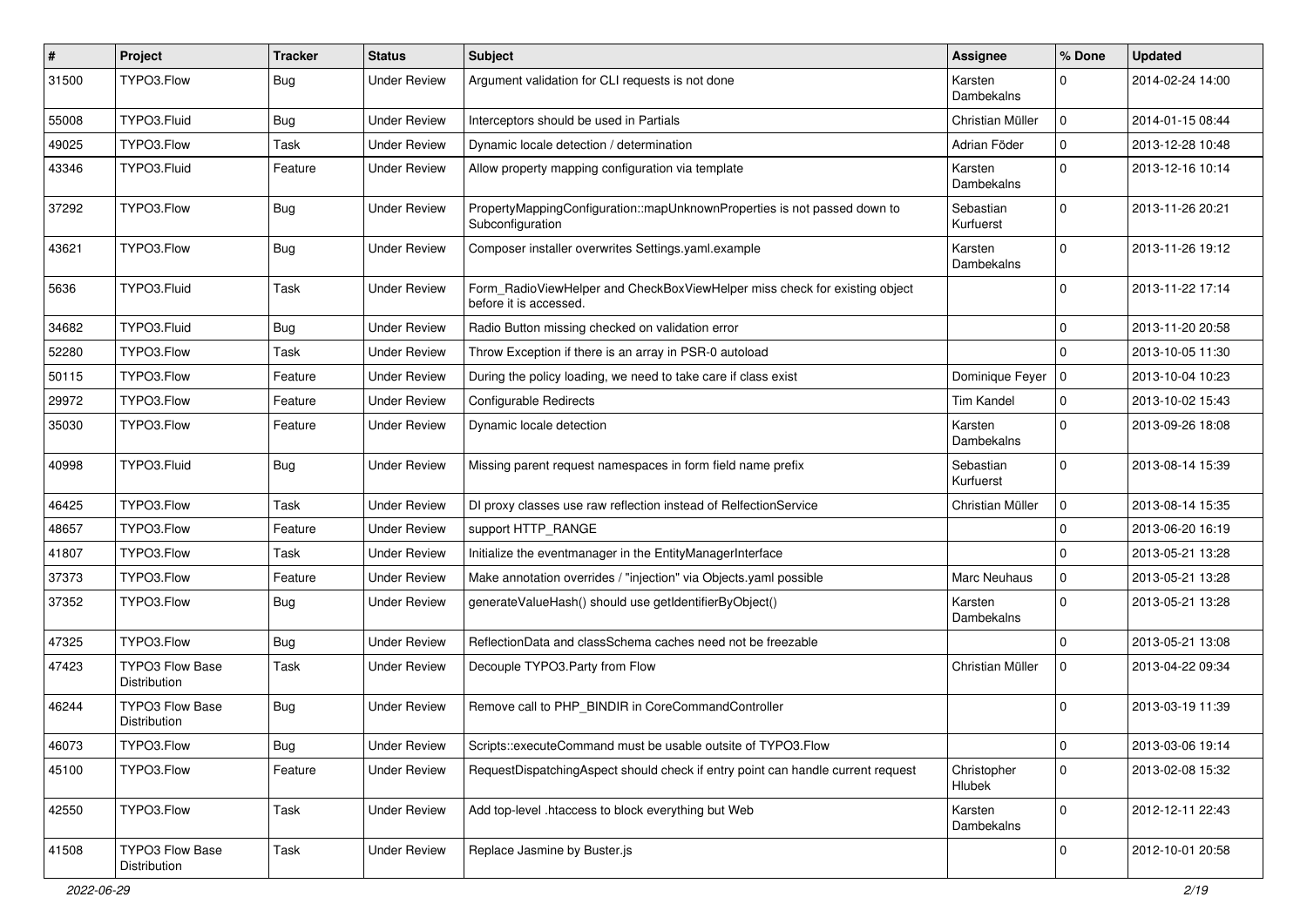| $\vert$ # | <b>Project</b>                  | <b>Tracker</b> | <b>Status</b>            | <b>Subject</b>                                                                                     | Assignee                     | % Done       | <b>Updated</b>   |
|-----------|---------------------------------|----------------|--------------------------|----------------------------------------------------------------------------------------------------|------------------------------|--------------|------------------|
| 51809     | TYPO3.Flow                      | Bug            | <b>Under Review</b>      | Commit "[BUGFIX] Published resources don't support symlinks" produces an fatal<br>error on Windows | Adrian Föder                 | 100          | 2015-06-13 12:51 |
| 51676     | TYPO3.Flow                      | Feature        | <b>Under Review</b>      | Support of symlinks for Resources                                                                  |                              | 100          | 2015-06-13 12:51 |
| 45413     | TYPO3 Flow Base<br>Distribution | Bug            | <b>Under Review</b>      | Overriding boolean properties using Objects yaml is broken                                         |                              | 100          | 2013-12-10 13:26 |
| 42601     | TYPO3.Flow                      | Bug            | <b>Under Review</b>      | Content Security: QOM rewriting is omitted if used in certain cases in an Action<br>Controller     | Robert Lemke                 | 100          | 2013-08-14 15:35 |
| 27088     | TYPO3.Flow                      | <b>Bug</b>     | On Hold                  | initializeObject() is called too early when reconstructing entities                                |                              | $\mathbf{0}$ | 2013-04-08 17:53 |
| 27322     | TYPO3.Flow                      | Feature        | On Hold                  | Add support for Appserver-in-PHP, which could result in much faster executions.                    | Christopher<br><b>Hlubek</b> | $\Omega$     | 2012-07-09 18:11 |
| 35868     | TYPO3.Flow                      | <b>Bug</b>     | On Hold                  | Unstable condition in Utility\Environment                                                          | Karsten<br>Dambekalns        | $\mathbf{0}$ | 2012-06-25 22:37 |
| 37227     | TYPO3.Flow                      | Bug            | On Hold                  | securityContext->getParty is not available in widget context                                       |                              | $\mathbf 0$  | 2012-06-25 22:14 |
| 31339     | TYPO3.Flow                      | Task           | On Hold                  | Search                                                                                             |                              | $\Omega$     | 2012-06-21 12:17 |
| 6601      | TYPO3.Flow                      | Task           | On Hold                  | Introduce a new roles definition syntax including runtime constraints                              | Andreas Förthner             | $\mathbf 0$  | 2010-10-20 11:39 |
| 28052     | TYPO3.Flow                      | Feature        | On Hold                  | Possibility to enable or disable accounts                                                          | Julian Kleinhans             | 60           | 2013-05-21 13:28 |
| 43082     | TYPO3.Flow                      | Feature        | Needs<br>Feedback        | Add CLI support for scaffolding models, views, controller                                          |                              | $\Omega$     | 2015-01-05 11:39 |
| 40418     | TYPO3.Flow                      | Feature        | Needs<br>Feedback        | Add an option to flow3:cache:flush thats keeps user sessions active                                |                              | $\Omega$     | 2014-10-03 20:17 |
| 30933     | TYPO3.Flow                      | Feature        | <b>Needs</b><br>Feedback | Check for unique constraints on add()                                                              | Karsten<br>Dambekalns        | $\Omega$     | 2014-10-01 12:36 |
| 58862     | TYPO3.Fluid                     | <b>Bug</b>     | Needs<br>Feedback        | FormViewHelper doesn't accept NULL as value for \$arguments                                        | Bastian Waidelich   0        |              | 2014-06-04 12:49 |
| 58494     | TYPO3.Flow                      | <b>Bug</b>     | Needs<br>Feedback        | Inifinite redirects if index.php presents in URI                                                   | Bastian Waidelich   0        |              | 2014-05-25 11:29 |
| 34134     | TYPO3.Flow                      | Bug            | <b>Needs</b><br>Feedback | PropertyMapper throws unnecessary exception                                                        | Christian Müller             | $\Omega$     | 2014-02-19 10:14 |
| 47236     | TYPO3.Flow                      | Bug            | Needs<br>Feedback        | Error at offset 6279 of 6338                                                                       |                              | $\mathbf 0$  | 2014-02-14 09:35 |
| 2817      | TYPO3.Flow                      | Feature        | Needs<br>Feedback        | Provide safeguard for preventing multiple submits of a form                                        |                              | $\Omega$     | 2013-10-31 13:38 |
| 36662     | TYPO3.Fluid                     | Bug            | Needs<br>Feedback        | Checked state isn't always correct when property is collection                                     | Kevin Ulrich<br>Moschallski  | $\Omega$     | 2013-08-14 15:39 |
| 47858     | TYPO3.Flow                      | Bug            | Needs<br>Feedback        | Remove .htaccess from Composer Installer Essentials                                                | Christopher<br>Hlubek        | $\mathbf{0}$ | 2013-08-14 15:35 |
| 44203     | TYPO3.Flow                      | <b>Bug</b>     | Needs<br>Feedback        | Session implementation is still racy                                                               | Robert Lemke                 | $\mathbf 0$  | 2013-08-14 15:35 |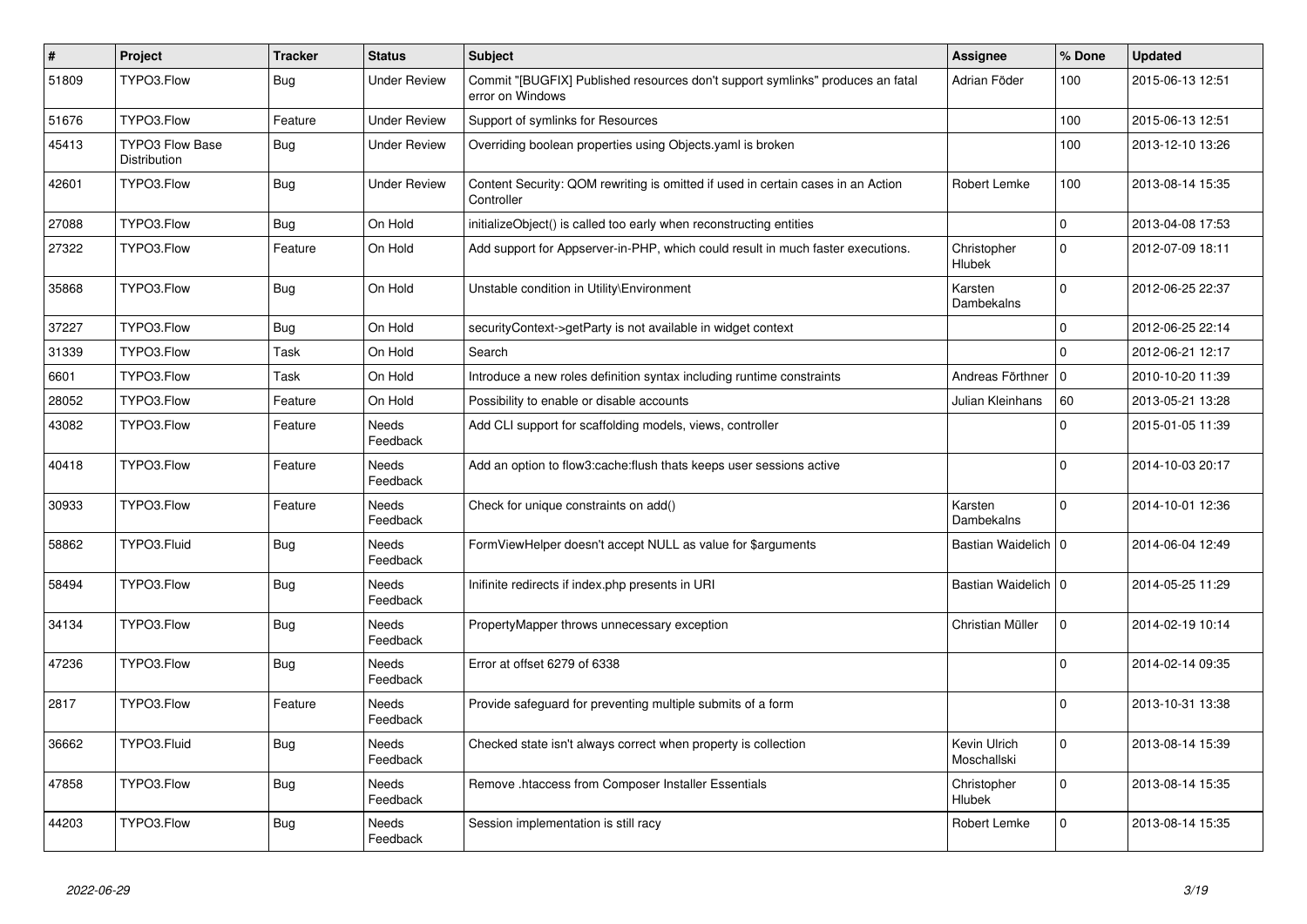| #     | Project                         | <b>Tracker</b> | <b>Status</b>            | <b>Subject</b>                                                                                                               | <b>Assignee</b>        | % Done      | <b>Updated</b>   |
|-------|---------------------------------|----------------|--------------------------|------------------------------------------------------------------------------------------------------------------------------|------------------------|-------------|------------------|
| 46289 | TYPO3.Fluid                     | Bug            | <b>Needs</b><br>Feedback | Enable Escaping Interceptor in XML request format                                                                            |                        | $\Omega$    | 2013-08-14 15:35 |
| 50080 | TYPO3.Flow                      | Bug            | Needs<br>Feedback        | Broken concept for CLI/Web separation                                                                                        | Karsten<br>Dambekalns  | $\mathbf 0$ | 2013-08-13 08:42 |
| 50130 | TYPO3 Flow Base<br>Distribution | <b>Bug</b>     | Needs<br>Feedback        | Different fallback for php.exe on windows                                                                                    |                        | $\Omega$    | 2013-07-21 21:43 |
| 37302 | TYPO3.Flow                      | <b>Bug</b>     | <b>Needs</b><br>Feedback | NumberValidator                                                                                                              | Carsten Bleicker       | $\mathbf 0$ | 2013-07-03 08:36 |
| 47339 | TYPO3.Flow                      | Feature        | Needs<br>Feedback        | Allow RequestHandlers to get the current Request injected                                                                    | Alexander Berl         | $\mathbf 0$ | 2013-05-21 13:28 |
| 32607 | TYPO3.Flow                      | Feature        | Needs<br>Feedback        | Export localized strings for JS consumption                                                                                  | Karsten<br>Dambekalns  | $\mathbf 0$ | 2013-05-21 13:28 |
| 26943 | TYPO3.Flow                      | Feature        | Needs<br>Feedback        | Add i18n support to domain models                                                                                            | Karsten<br>Dambekalns  | $\mathbf 0$ | 2013-05-21 13:28 |
| 48296 | TYPO3.Flow                      | Task           | Needs<br>Feedback        | Missing method in ExceptionHandlerInterface                                                                                  |                        | $\Omega$    | 2013-05-21 11:39 |
| 45851 | TYPO3.Flow                      | Feature        | Needs<br>Feedback        | Allow referencing environment variables in Settings.yaml                                                                     | Adrian Föder           | $\mathbf 0$ | 2013-04-30 14:12 |
| 46210 | TYPO3.Flow                      | Bug            | Needs<br>Feedback        | securityContext->getParty() in the initializeObject() method of a session-Scope object<br>throws exception on second request |                        | 0           | 2013-03-27 10:44 |
| 45345 | TYPO3.Fluid                     | Feature        | <b>Needs</b><br>Feedback | Easy to use comments for fluid that won't show in output                                                                     |                        | $\Omega$    | 2013-03-26 20:40 |
| 46091 | TYPO3.Fluid                     | Task           | Needs<br>Feedback        | Show source file name and position on exceptions during parsing                                                              |                        | $\Omega$    | 2013-03-07 11:26 |
| 28016 | TYPO3.Flow                      | Bug            | Needs<br>Feedback        | Cascade remove of cleared ArrayCollection                                                                                    | Karsten<br>Dambekalns  | $\mathbf 0$ | 2013-02-14 20:46 |
| 43930 | TYPO3.Flow                      | Task           | <b>Needs</b><br>Feedback | Remove canRender() completely?!                                                                                              | Sebastian<br>Kurfuerst | $\mathbf 0$ | 2012-12-18 15:09 |
| 38216 | TYPO3.Flow                      | <b>Bug</b>     | Needs<br>Feedback        | Static method calls in reflected classes refer to _Original class                                                            |                        | $\Omega$    | 2012-12-13 12:35 |
| 28399 | TYPO3.Flow                      | Feature        | Needs<br>Feedback        | Validation message and code should be configurable for bundled validators                                                    |                        | 0           | 2012-12-10 15:52 |
| 3291  | TYPO3.Fluid                     | Feature        | Needs<br>Feedback        | Cacheable viewhelpers                                                                                                        |                        | $\Omega$    | 2012-11-29 17:00 |
| 42888 | TYPO3.Flow                      | <b>Bug</b>     | Needs<br>Feedback        | ResourceManager chokes on non existing files                                                                                 |                        | $\mathbf 0$ | 2012-11-12 18:02 |
| 41414 | TYPO3.Flow                      | Task           | Needs<br>Feedback        | Check packageKey naming / file structure below Packages/Vendor                                                               |                        | $\mathbf 0$ | 2012-11-07 11:39 |
| 40410 | TYPO3.Flow                      | <b>Bug</b>     | Needs<br>Feedback        | Exception when using Apc, Memcached of Redis cache backend for reflection status<br>and object configuration                 | Karsten<br>Dambekalns  | $\mathbf 0$ | 2012-10-25 15:56 |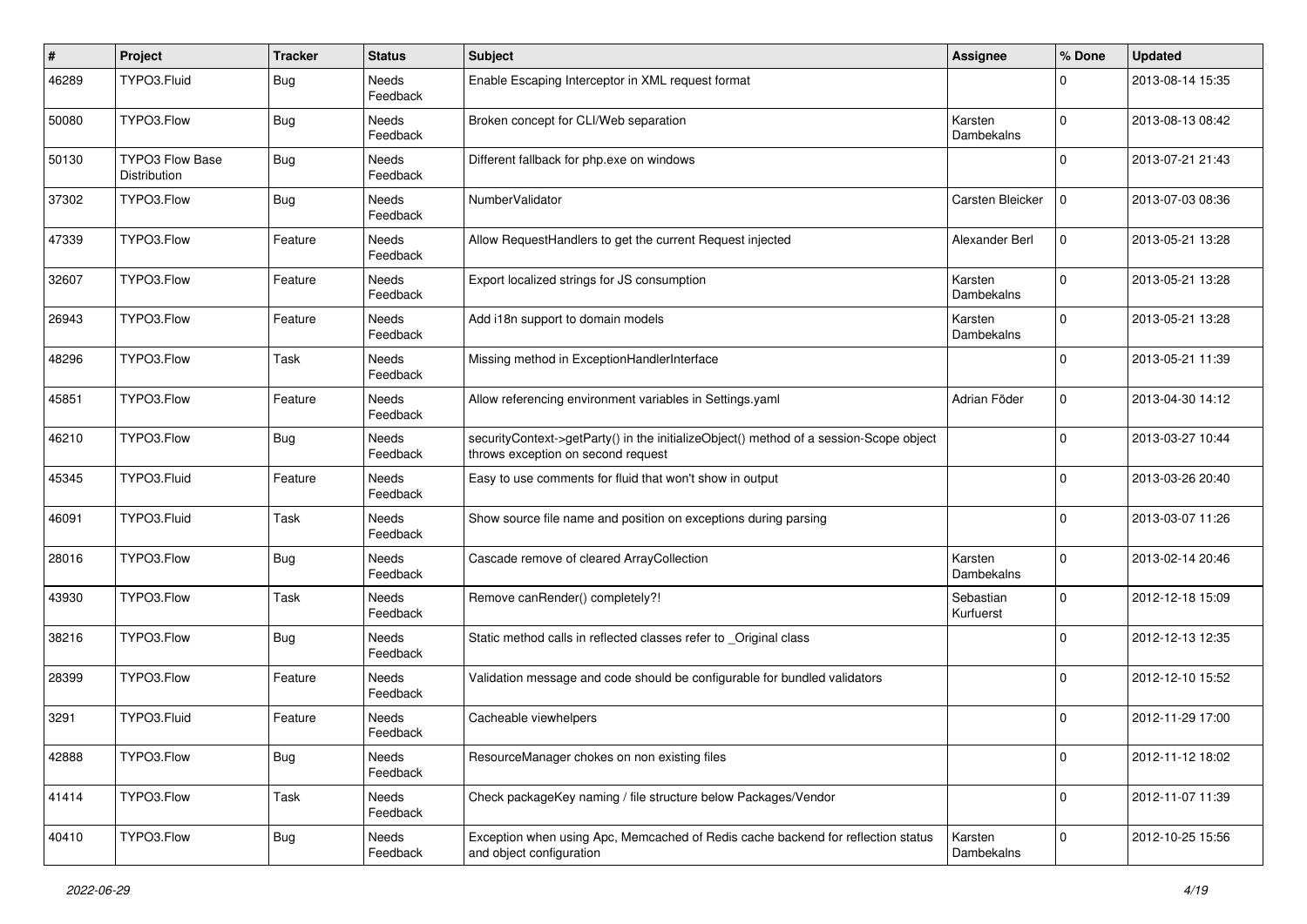| $\vert$ # | Project     | Tracker    | <b>Status</b>            | <b>Subject</b>                                                                  | <b>Assignee</b>       | % Done         | <b>Updated</b>   |
|-----------|-------------|------------|--------------------------|---------------------------------------------------------------------------------|-----------------------|----------------|------------------|
| 41533     | TYPO3.Flow  | <b>Bug</b> | <b>Needs</b><br>Feedback | Ignored object-validation in editAction when redirecting back from updateAction |                       | 0              | 2012-10-10 09:27 |
| 40824     | TYPO3.Flow  | Bug        | Needs<br>Feedback        | Modified action controller methods not detected properly                        | Andreas Förthner   0  |                | 2012-10-01 20:33 |
| 33628     | TYPO3.Fluid | <b>Bug</b> | Needs<br>Feedback        | Multicheckboxes (multiselect) for Collections don't work                        | Christian Müller      | $\mathbf 0$    | 2012-06-28 10:27 |
| 9861      | TYPO3.Flow  | Feature    | Needs<br>Feedback        | Leave logging up and running as long as possible                                |                       | $\overline{0}$ | 2012-03-15 10:53 |
| 27721     | TYPO3.Flow  | <b>Bug</b> | Needs<br>Feedback        | Permissions of uploaded resources not correct                                   | Karsten<br>Dambekalns | 0              | 2012-03-15 10:37 |
| 29258     | TYPO3.Flow  | Feature    | Needs<br>Feedback        | Provide a way to override classes by environment                                |                       | $\Omega$       | 2012-03-14 19:29 |
| 31484     | TYPO3.Flow  | Feature    | <b>Needs</b><br>Feedback | possibility to modify inner workings of proxy class builder                     |                       | $\Omega$       | 2012-03-14 18:10 |
| 28319     | TYPO3.Flow  | <b>Bug</b> | Needs<br>Feedback        | Access denied will be logged at the wrong location in nested calls              |                       | $\Omega$       | 2012-03-14 14:52 |
| 28074     | TYPO3.Flow  | Feature    | Needs<br>Feedback        | Provide a shell script that installs Phoenix or FLOW3 from git                  | Markus Bucher         | 0              | 2012-03-14 14:49 |
| 27379     | TYPO3.Flow  | <b>Bug</b> | Needs<br>Feedback        | add check to clear the database at tearDown in testing                          |                       | $\Omega$       | 2012-03-14 14:41 |
| 11039     | TYPO3.Flow  | <b>Bug</b> | Needs<br>Feedback        | Static object container injects properties to result of factory object          |                       | $\Omega$       | 2012-03-14 13:41 |
| 8989      | TYPO3.Fluid | Feature    | Needs<br>Feedback        | Search path for fluid template files                                            |                       | $\Omega$       | 2012-03-12 18:10 |
| 8491      | TYPO3.Fluid | Task       | Needs<br>Feedback        | link.action and uri.action differ in absolute argument                          | Karsten<br>Dambekalns | $\Omega$       | 2012-03-07 17:05 |
| 29387     | TYPO3.Flow  | Feature    | <b>Needs</b><br>Feedback | A token with wrong credentials should throw an exception                        | Andreas Förthner   0  |                | 2011-08-31 15:32 |
| 3312      | TYPO3.Flow  | Feature    | Needs<br>Feedback        | Allow for easy logging by annotations                                           | Robert Lemke          | $\Omega$       | 2010-10-20 11:39 |
| 33394     | TYPO3.Fluid | Feature    | Needs<br>Feedback        | Logical expression parser for BooleanNode                                       | <b>Tobias Liebig</b>  | 90             | 2014-08-14 14:10 |
| 38004     | TYPO3.Flow  | <b>Bug</b> | Accepted                 | Missing CheatSheet folder for Getting Started manual                            | Karsten<br>Dambekalns | $\Omega$       | 2014-11-07 10:58 |
| 58773     | TYPO3.Flow  | <b>Bug</b> | Accepted                 | Improve NoMatchingRouteException                                                | Bastian Waidelich 0   |                | 2014-05-13 15:59 |
| 33937     | TYPO3.Flow  | Feature    | Accepted                 | Convenience method to resolve public "resource://" paths                        | Karsten<br>Dambekalns | $\mathbf 0$    | 2014-04-15 11:40 |
| 40802     | TYPO3.Flow  | Bug        | Accepted                 | Documentation mistake (authentication)                                          | Karsten<br>Dambekalns | $\mathbf 0$    | 2014-03-20 14:13 |
| 45405     | TYPO3.Flow  | Bug        | Accepted                 | Uncaught Exception in DynamicRoutePart                                          | Bastian Waidelich   0 |                | 2014-03-05 11:19 |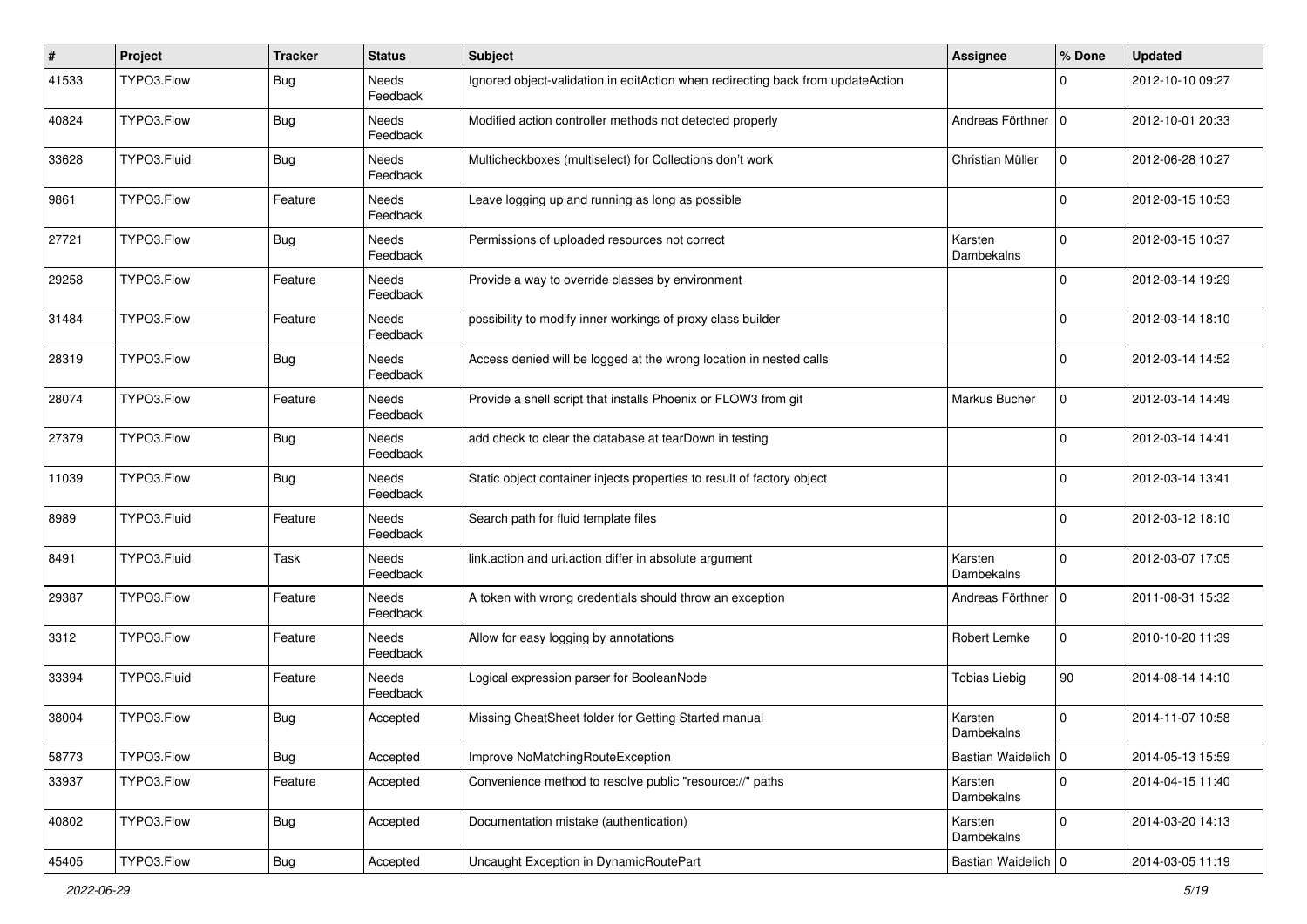| #     | Project    | <b>Tracker</b> | <b>Status</b> | Subject                                                                                                     | <b>Assignee</b>         | % Done         | <b>Updated</b>   |
|-------|------------|----------------|---------------|-------------------------------------------------------------------------------------------------------------|-------------------------|----------------|------------------|
| 3305  | TYPO3.Flow | Feature        | Accepted      | Unmodified objects retrieved from a repository should not be validated in the controller                    | Robert Lemke            | 0              | 2014-03-04 14:51 |
| 33258 | TYPO3.Flow | Major Feature  | Accepted      | Implement support for Assetic                                                                               |                         | $\mathbf 0$    | 2014-02-24 08:05 |
| 44314 | TYPO3.Flow | Task           | Accepted      | slightly file permissions for /Configuration/* and /Data/Persistent/EncryptionKey                           | Karsten<br>Dambekalns   | $\Omega$       | 2013-11-25 14:21 |
| 36715 | TYPO3.Flow | Feature        | Accepted      | Make simultaneous use of multiple persistence backends possible                                             | Karsten<br>Dambekalns   | $\Omega$       | 2013-11-20 21:17 |
| 53350 | TYPO3.Flow | <b>Bug</b>     | Accepted      | Trying to create a Link in an Template in CLI Context should provide a helpful<br>exception                 | Bastian Waidelich   0   |                | 2013-11-05 15:00 |
| 50395 | TYPO3.Flow | Bug            | Accepted      | Route cache caches routes for non dispatchable requests                                                     | Bastian Waidelich   0   |                | 2013-10-14 12:00 |
| 46823 | TYPO3.Flow | Task           | Accepted      | Detect APC and APCu correctly                                                                               |                         | $\mathbf 0$    | 2013-09-18 09:28 |
| 47859 | TYPO3.Flow | Task           | Accepted      | Logging: Do not log all decisions in \TYPO3\Flow\Security\Aspect\LoggingAspect                              | Robert Lemke            | 0              | 2013-08-14 16:10 |
| 43190 | TYPO3.Flow | Bug            | Accepted      | Misleading exception message for incompatible database structure                                            | Karsten<br>Dambekalns   | $\Omega$       | 2013-08-14 15:35 |
| 27798 | TYPO3.Flow | Bug            | Accepted      | CSRF protection not working for forms in a plugin                                                           |                         | $\mathbf 0$    | 2013-08-14 15:35 |
| 49806 | TYPO3.Flow | Task           | Accepted      | Date formatting should care about the time zone                                                             | Adrian Föder            | $\mathbf 0$    | 2013-07-09 10:16 |
| 32106 | TYPO3.Flow | Feature        | Accepted      | Support for Object source in PropertyMapper                                                                 |                         | $\mathbf 0$    | 2013-06-24 09:59 |
| 32707 | TYPO3.Flow | Bug            | Accepted      | <b>Bad Bad FileBackend</b>                                                                                  | Karsten<br>Dambekalns   | $\Omega$       | 2013-05-21 13:33 |
| 48167 | TYPO3.Flow | Feature        | Accepted      | Command line account and role browsing                                                                      | Adrian Föder            | $\mathbf 0$    | 2013-05-21 13:28 |
| 46974 | TYPO3.Flow | Bug            | Accepted      | Original and Proxy class in one file makes it difficult to reach 100% code coverage for<br>functional tests | Christian Müller        | $\mathbf 0$    | 2013-05-21 13:28 |
| 43192 | TYPO3.Flow | Bug            | Accepted      | findByldentifier() for non-persisted objects not working for custom identifier properties                   | Karsten<br>Dambekalns   | $\Omega$       | 2013-05-21 13:28 |
| 41900 | TYPO3.Flow | Feature        | Accepted      | Check for duplicate PSR-0 autoload namespaces                                                               | Christian Jul<br>Jensen | $\mathbf 0$    | 2013-05-21 13:28 |
| 40555 | TYPO3.Flow | Feature        | Accepted      | Missing command arguments parameter in Core\Booting\Scripts::executeCommand()                               | Karsten<br>Dambekalns   | $\Omega$       | 2013-05-21 13:28 |
| 39910 | TYPO3.Flow | Feature        | Accepted      | Ability to query user based on roles                                                                        |                         | $\Omega$       | 2013-05-21 13:28 |
| 39253 | TYPO3.Flow | Feature        | Accepted      | Remove mirroring mode option and code                                                                       | Karsten<br>Dambekalns   | $\Omega$       | 2013-05-21 13:28 |
| 44396 | TYPO3.Flow | Task           | Accepted      | Move Doctrine ORM integration onto own namespace                                                            | Karsten<br>Dambekalns   | $\Omega$       | 2013-05-21 13:28 |
| 37372 | TYPO3.Flow | Feature        | Accepted      | Inheritance in ORM should be configured automatically                                                       | Karsten<br>Dambekalns   | $\mathsf{O}$   | 2013-05-21 13:28 |
| 37212 | TYPO3.Flow | Feature        | Accepted      | Edge Side Includes (ESI)                                                                                    | Robert Lemke            | 0              | 2013-05-21 13:28 |
| 44375 | TYPO3.Flow | Task           | Accepted      | Make all persistence reads go through repositories                                                          | Karsten<br>Dambekalns   | 0              | 2013-05-21 13:28 |
| 30890 | TYPO3.Flow | Feature        | Accepted      | Developer Toolbar                                                                                           | Christian Müller        | $\overline{0}$ | 2013-05-21 13:28 |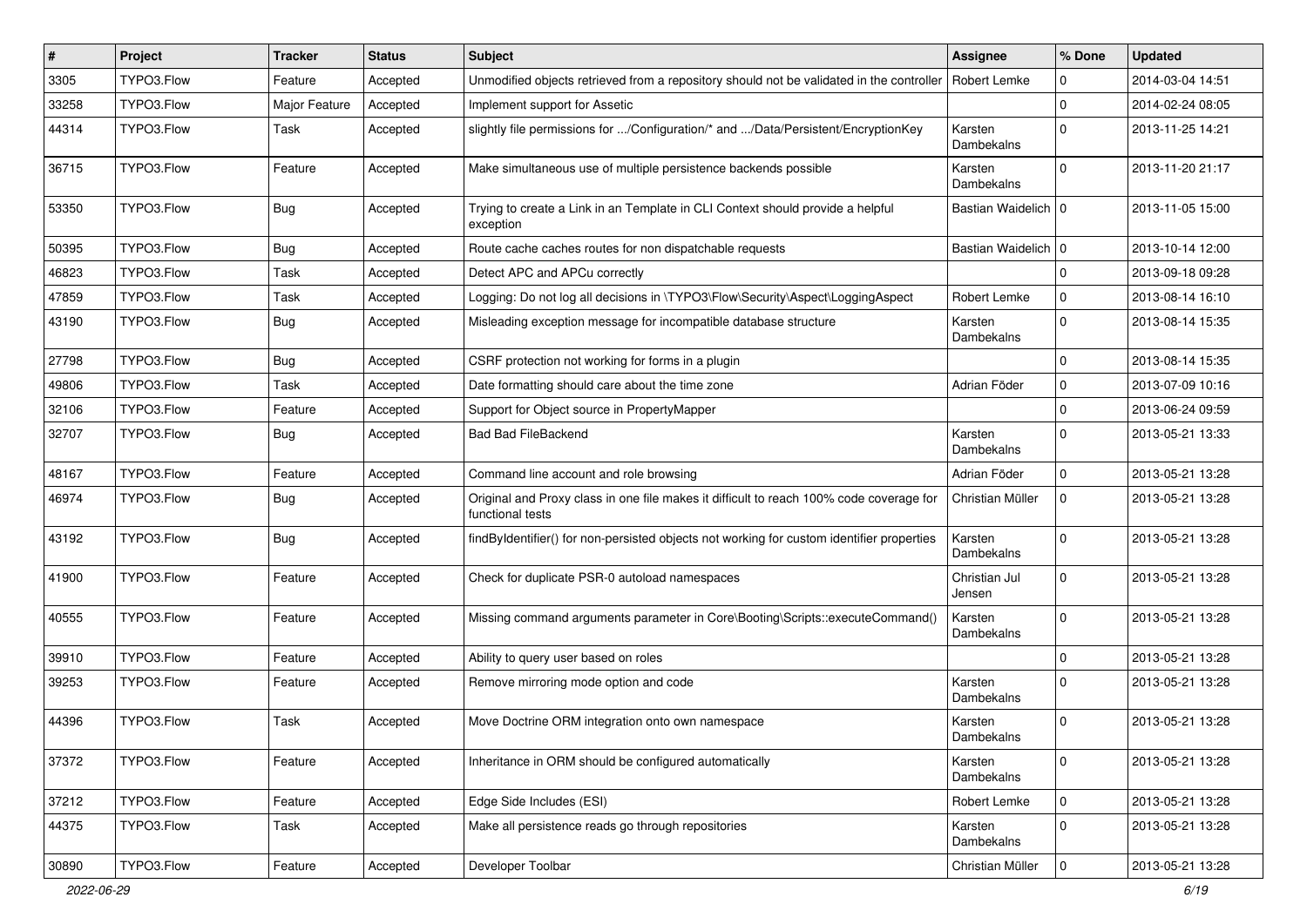| #     | Project                         | <b>Tracker</b> | <b>Status</b> | Subject                                                                                                              | <b>Assignee</b>        | % Done      | <b>Updated</b>   |
|-------|---------------------------------|----------------|---------------|----------------------------------------------------------------------------------------------------------------------|------------------------|-------------|------------------|
| 47331 | TYPO3.Flow                      | Bug            | Accepted      | ObjectManager shutdown with Dependency Injection Proxy causes fatal errors                                           |                        | $\Omega$    | 2013-05-21 13:06 |
| 3306  | TYPO3.Flow                      | Feature        | Accepted      | Flush routes cache automatically on class file modifications                                                         | Robert Lemke           | $\mathbf 0$ | 2013-05-06 12:34 |
| 45253 | TYPO3.Flow                      | Task           | Accepted      | Throw exception in PointcutMethodNameFilter if given method's argument does not<br>match the actual method signature | Christian Müller       | $\mathbf 0$ | 2013-03-07 16:33 |
| 26765 | TYPO3.Flow                      | Feature        | Accepted      | Support class schema features for every reflected class                                                              | Karsten<br>Dambekalns  | $\Omega$    | 2013-02-14 20:47 |
| 45164 | TYPO3 Flow Base<br>Distribution | Feature        | Accepted      | Define syntax for validation rules in YAML                                                                           | Karsten<br>Dambekalns  | $\Omega$    | 2013-02-05 10:52 |
| 44712 | TYPO3.Flow                      | Task           | Accepted      | Decouple Argument-Building in the HTTP-Request-Constructor                                                           |                        | $\Omega$    | 2013-01-23 11:19 |
| 34879 | TYPO3.Flow                      | <b>Bug</b>     | Accepted      | Proxied object is not update()able                                                                                   | Karsten<br>Dambekalns  | $\Omega$    | 2013-01-22 15:17 |
| 41727 | TYPO3.Flow                      | Bug            | Accepted      | @Flow\ldentity and @ORM\InheritanceType("JOINED") can't be used together                                             | Karsten<br>Dambekalns  | $\Omega$    | 2013-01-21 17:15 |
| 41029 | TYPO3.Flow                      | Bug            | Accepted      | Method security is also evaluating abstract classes                                                                  | Karsten<br>Dambekalns  | $\Omega$    | 2013-01-19 21:55 |
| 39699 | TYPO3.Flow                      | Bug            | Accepted      | SQL DDL for TYPO3\FLOW3\Cache\Backend\PdoBackend                                                                     | Karsten<br>Dambekalns  | $\Omega$    | 2012-12-13 12:35 |
| 13559 | TYPO3.Flow                      | Bug            | Accepted      | ObjectSerializer failes with persistent objects within arrays                                                        | Karsten<br>Dambekalns  | $\Omega$    | 2012-11-08 09:39 |
| 38038 | TYPO3.Flow                      | Task           | Accepted      | Proofread FLOW3 manual                                                                                               | Ryan J. Peterson       | $\mathbf 0$ | 2012-08-17 11:16 |
| 34674 | TYPO3.Flow                      | Feature        | Accepted      | NotFoundView is not injected in ActionController                                                                     | Robert Lemke           | $\mathbf 0$ | 2012-07-22 10:59 |
| 37354 | TYPO3.Flow                      | Bug            | Accepted      | Do not apply generateValueHash() and generateUuid() if custom identifier is used                                     | Karsten<br>Dambekalns  | $\Omega$    | 2012-07-10 08:30 |
| 32425 | TYPO3.Flow                      | Bug            | Accepted      | IpAddressRange methods not completly implemented                                                                     | Karsten<br>Dambekalns  | $\Omega$    | 2012-06-28 10:23 |
| 36840 | TYPO3.Flow                      | Task           | Accepted      | Improve exception for wrong locales                                                                                  | Karsten<br>Dambekalns  | $\Omega$    | 2012-06-25 18:47 |
| 26986 | TYPO3.Flow                      | Feature        | Accepted      | Debug toolbar                                                                                                        | Christian Müller       | $\mathbf 0$ | 2012-06-08 20:41 |
| 33024 | TYPO3.Flow                      | <b>Bug</b>     | Accepted      | Exception when validating a float in a Model with the Number validator                                               | Karsten<br>Dambekalns  | $\Omega$    | 2012-03-07 22:08 |
| 32574 | TYPO3.Flow                      | <b>Bug</b>     | Accepted      | FLOW3 enters fork bombs when using cgi-fcgi vs cli                                                                   | Karsten<br>Dambekalns  | $\Omega$    | 2012-03-07 17:21 |
| 32873 | TYPO3.Flow                      | <b>Bug</b>     | Accepted      | Value changes for logged in account are not persisted due to session serialization                                   | Karsten<br>Dambekalns  | 0           | 2012-02-01 12:43 |
| 6712  | TYPO3.Flow                      | Feature        | Accepted      | Implement mixin support                                                                                              | Robert Lemke           | $\mathbf 0$ | 2011-11-08 00:18 |
| 3588  | TYPO3.Flow                      | Feature        | Accepted      | Support value objects in the Object Factory                                                                          | Robert Lemke           | $\mathbf 0$ | 2010-10-20 11:39 |
| 5933  | TYPO3.Fluid                     | Feature        | Accepted      | Optional section rendering                                                                                           | Sebastian<br>Kurfuerst | 20          | 2012-05-21 16:18 |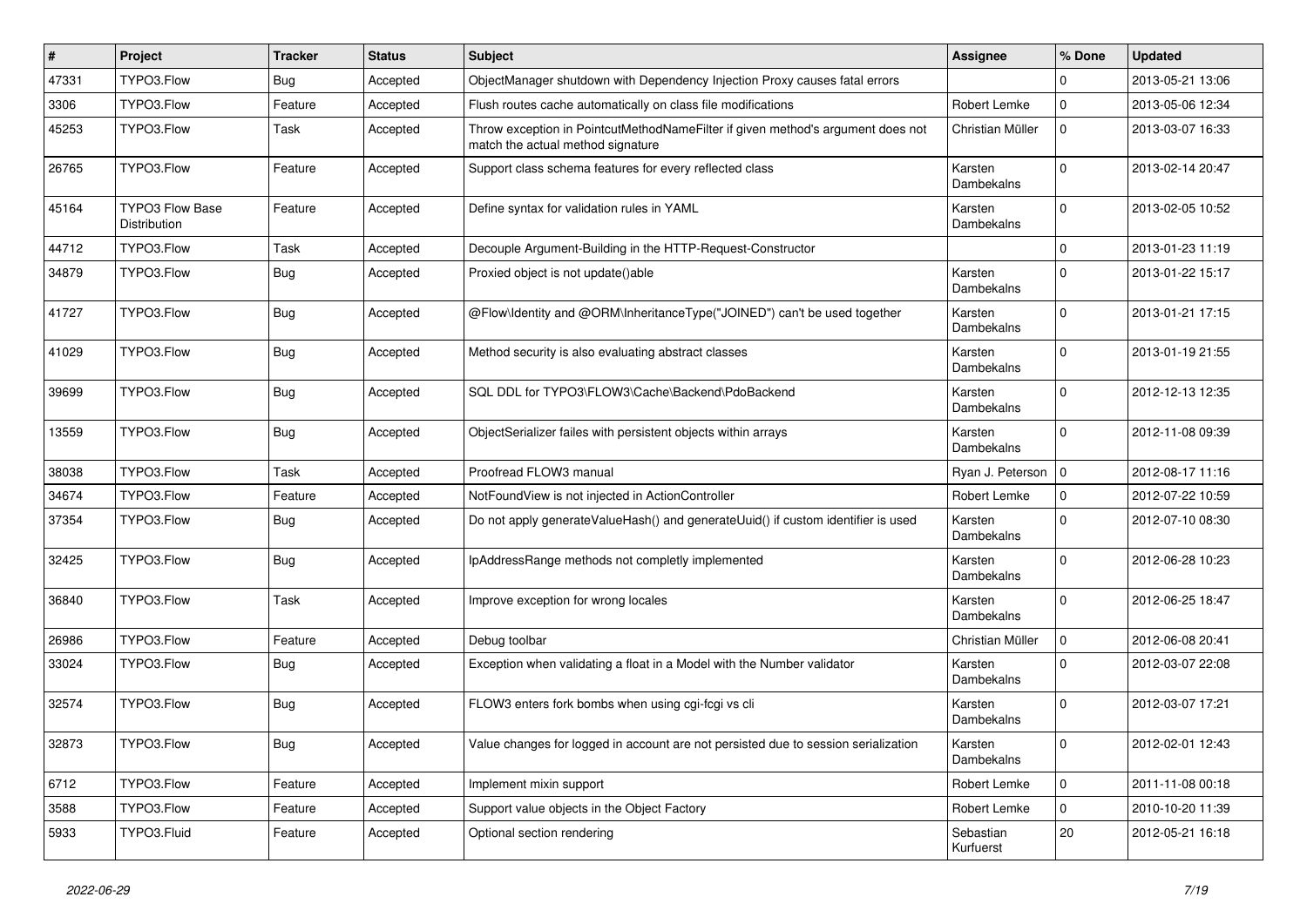| $\sharp$ | Project                                | <b>Tracker</b> | <b>Status</b> | Subject                                                                            | <b>Assignee</b>        | % Done      | <b>Updated</b>   |
|----------|----------------------------------------|----------------|---------------|------------------------------------------------------------------------------------|------------------------|-------------|------------------|
| 9005     | TYPO3.Fluid                            | Feature        | Accepted      | Fluid Template Analyzer (FTA)                                                      | Sebastian<br>Kurfuerst | 20          | 2011-05-06 11:03 |
| 36800    | TYPO3.Flow                             | Task           | Accepted      | Streamline Resource object API                                                     | Robert Lemke           | 50          | 2013-08-02 17:03 |
| 39609    | TYPO3.Flow                             | Feature        | Accepted      | <b>Migration Version</b>                                                           | Karsten<br>Dambekalns  | 50          | 2013-05-21 13:28 |
| 4146     | TYPO3.Flow                             | Feature        | Accepted      | Support typed parameters for validation                                            | Karsten<br>Dambekalns  | 50          | 2010-10-20 11:39 |
| 28551    | TYPO3.Fluid                            | Bug            | Accepted      | (v4) backport VHTest                                                               | Sebastian<br>Kurfuerst | 80          | 2011-10-21 13:37 |
| 27561    | TYPO3.Flow                             | Task           | Accepted      | Complete documentation                                                             |                        | 84          | 2013-09-23 12:56 |
| 58622    | TYPO3.Flow                             | Feature        | <b>New</b>    | Clearer Exception: Array to string conversion                                      |                        | $\mathbf 0$ | 2016-06-13 18:15 |
| 33215    | TYPO3.Fluid                            | Feature        | <b>New</b>    | RFC: Dynamic values in ObjectAccess paths                                          |                        | $\mathbf 0$ | 2016-04-15 09:26 |
| 54181    | TYPO3.Flow                             | Bug            | <b>New</b>    | Use date_default_timezone_get() instead of ini_get('date.timezone')                |                        | $\mathbf 0$ | 2015-06-01 18:54 |
| 65684    | TYPO3.Flow                             | Bug            | New           | Could not acquire lock for ClassLoader cache creation                              | Sebastian Heuer        | $\mathbf 0$ | 2015-03-12 15:07 |
| 42520    | TYPO3.Flow                             | Bug            | <b>New</b>    | Cache must be flushed globally for package state changes                           |                        | $\mathbf 0$ | 2015-02-25 17:45 |
| 51763    | TYPO3.Flow                             | Bug            | New           | HttpRequest always returns content of the current request                          |                        | $\mathbf 0$ | 2015-02-20 12:53 |
| 64342    | <b>TYPO3 Flow Base</b><br>Distribution | Bug            | <b>New</b>    | ResourceManager->deleteResource() leaves database entry                            |                        | $\Omega$    | 2015-02-12 21:51 |
| 54046    | TYPO3.Flow                             | Bug            | <b>New</b>    | Removal of ValueObjects from a ManyToMany relationship is not possible             |                        | $\mathbf 0$ | 2015-02-05 11:01 |
| 55954    | TYPO3.Flow                             | Bug            | <b>New</b>    | Associations to ValueObjects should not be cascade all'd                           |                        | $\mathbf 0$ | 2015-02-05 11:00 |
| 64842    | TYPO3.Flow                             | Feature        | <b>New</b>    | Validation of Property should also happen before Property Mapping.                 |                        | $\mathbf 0$ | 2015-02-04 10:35 |
| 3153     | TYPO3.Flow                             | Feature        | <b>New</b>    | Support of action based filter rules defined by annotation.                        |                        | $\mathbf 0$ | 2015-01-25 18:23 |
| 59858    | TYPO3.Kickstart                        | Bug            | <b>New</b>    | Property <path>\CoffeeBean:: \$Persistence_Object_Identifier does not exist</path> |                        | $\mathbf 0$ | 2015-01-13 12:20 |
| 47073    | TYPO3.Flow                             | Bug            | New           | Cookie causes Error after Update                                                   |                        | $\mathbf 0$ | 2014-12-16 11:59 |
| 62740    | TYPO3.Flow                             | Bug            | New           | Add check on literal in TypeHandlingUtility::isCollectionType                      |                        | $\mathbf 0$ | 2014-11-06 20:06 |
| 62346    | TYPO3.Fluid                            | Feature        | <b>New</b>    | f:comment should have high precende                                                |                        | $\mathbf 0$ | 2014-10-20 11:33 |
| 62292    | TYPO3.Flow                             | Major Feature  | New           | Support for entity translation                                                     |                        | $\mathbf 0$ | 2014-10-17 03:18 |
| 62009    | TYPO3.Flow                             | Bug            | <b>New</b>    | Rewrite URI Filename could be empty                                                |                        | $\mathbf 0$ | 2014-10-07 11:03 |
| 46063    | TYPO3.Flow                             | Feature        | <b>New</b>    | Implement username password provider with "remember me" persistent cookie          | Christopher<br>Hlubek  | 0           | 2014-09-23 00:26 |
| 44684    | TYPO3 Flow Base<br>Distribution        | <b>Bug</b>     | New           | Authorization header redirect in .htaccess strips the Basic-prefix                 |                        | $\mathbf 0$ | 2014-09-16 23:41 |
| 61043    | TYPO3.Flow                             | Task           | New           | Rename ClassSchema to ModelSchema                                                  |                        | $\mathbf 0$ | 2014-08-18 23:20 |
| 60856    | TYPO3.Fluid                            | Bug            | New           | Target attribute not supported by the form viewhelper                              |                        | 0           | 2014-08-08 13:14 |
| 60271    | TYPO3.Fluid                            | Feature        | New           | Paginate viewhelper, should also support arrays                                    |                        | $\pmb{0}$   | 2014-07-11 13:19 |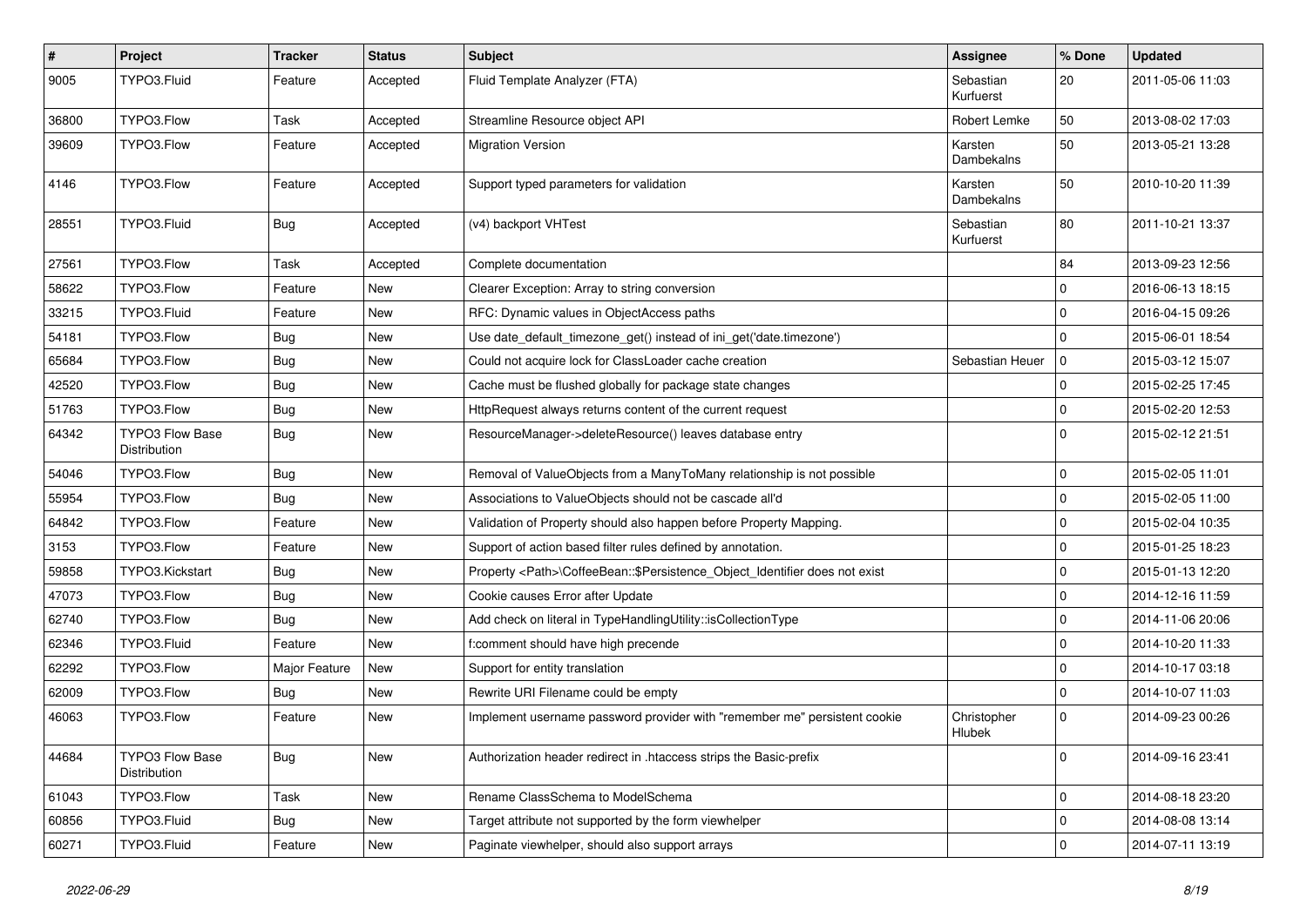| #     | Project                                | <b>Tracker</b> | <b>Status</b> | Subject                                                                                               | <b>Assignee</b>  | % Done      | <b>Updated</b>   |
|-------|----------------------------------------|----------------|---------------|-------------------------------------------------------------------------------------------------------|------------------|-------------|------------------|
| 60181 | TYPO3.Fluid                            | Feature        | <b>New</b>    | Caching mechanism for Fluid Views/Templates                                                           |                  | 0           | 2014-07-08 13:18 |
| 60003 | TYPO3.Fluid                            | Feature        | <b>New</b>    | Add required-Attribute to f:form.password                                                             |                  | $\mathbf 0$ | 2014-06-30 16:53 |
| 59878 | TYPO3.Flow                             | <b>Bug</b>     | <b>New</b>    | TYPO3\Flow\Core\Booting\Exception\SubProcessException thrown in file Scripts.php                      |                  | $\mathbf 0$ | 2014-06-25 15:29 |
| 58996 | TYPO3.Flow                             | <b>Bug</b>     | <b>New</b>    | ResourceManager adding to persistence                                                                 |                  | $\mathbf 0$ | 2014-06-25 14:38 |
| 59747 | TYPO3.Flow                             | Bug            | <b>New</b>    | TYPO3\Flow\Error\Exception thrown in file ErrorHandler.php                                            |                  | $\mathbf 0$ | 2014-06-20 21:28 |
| 59023 | TYPO3.Flow                             | Bug            | <b>New</b>    | BooleanConverter should not convert empty values to boolean                                           |                  | $\mathbf 0$ | 2014-06-10 14:04 |
| 59357 | TYPO3.Flow                             | Bug            | New           | Using the PackageManager directly instead of the Interface results in unexpected<br>behavior          |                  | $\Omega$    | 2014-06-05 14:34 |
| 59322 | TYPO3.Flow                             | Bug            | <b>New</b>    | Mssing field exception should show missing migrations as well                                         |                  | $\mathbf 0$ | 2014-06-04 06:47 |
| 59244 | TYPO3.Flow                             | Feature        | <b>New</b>    | Message or Container needs context                                                                    |                  | $\mathbf 0$ | 2014-05-31 11:47 |
| 59140 | TYPO3.Flow                             | <b>Bug</b>     | <b>New</b>    | TYPO3\Flow\Error\Exception thrown in file ErrorHandler.php                                            |                  | $\mathbf 0$ | 2014-05-27 15:51 |
| 38980 | TYPO3.Flow                             | <b>Bug</b>     | <b>New</b>    | ActionController: behavior of required arguments is not consistent                                    |                  | $\mathbf 0$ | 2014-05-27 14:14 |
| 59084 | TYPO3.Flow                             | Bug            | <b>New</b>    | if 403 Exception show reason                                                                          |                  | 0           | 2014-05-24 18:20 |
| 59049 | TYPO3.Flow                             | Bug            | <b>New</b>    | TYPO3\Flow\Error\Exception thrown in file ErrorHandler.php                                            |                  | $\mathbf 0$ | 2014-05-22 23:34 |
| 59019 | TYPO3 Flow Base<br><b>Distribution</b> | Suggestion     | <b>New</b>    | Add marker for lazyloaded properties to \TYPO3\Flow\var_dump                                          |                  | $\Omega$    | 2014-05-22 10:15 |
| 58983 | TYPO3.Fluid                            | Bug            | <b>New</b>    | format.date does not respect linebreaks and throws exception                                          |                  | $\mathbf 0$ | 2014-05-21 10:00 |
| 58976 | <b>TYPO3 Flow Base</b><br>Distribution | Bug            | <b>New</b>    | debug_backtrace                                                                                       |                  | $\Omega$    | 2014-05-21 01:07 |
| 53177 | TYPO3.Flow                             | Feature        | <b>New</b>    | entity resource policy value support for `this`                                                       |                  | $\mathbf 0$ | 2014-05-20 09:22 |
| 58921 | TYPO3.Fluid                            | Bug            | <b>New</b>    | f:form.* VHs crash if NOT inside f:form but followed by f:form                                        |                  | $\mathbf 0$ | 2014-05-19 15:29 |
| 58927 | TYPO3.Flow                             | Bug            | <b>New</b>    | Overlapping ressouce definitions in Policy yaml resolved incorrectly                                  |                  | $\mathbf 0$ | 2014-05-19 15:19 |
| 58894 | TYPO3.Flow                             | Bug            | <b>New</b>    | MySQL max key length exceeded during Neos setup                                                       |                  | $\mathbf 0$ | 2014-05-17 22:37 |
| 58852 | TYPO3.Flow                             | Bug            | <b>New</b>    | TYPO3\Flow\Security\Exception\AccessDeniedException should clarify which action<br>fails to execute   |                  | $\Omega$    | 2014-05-16 09:36 |
| 44891 | TYPO3.Flow                             | Feature        | <b>New</b>    | Routes should be able to enforce http/https protocol                                                  |                  | $\mathbf 0$ | 2014-05-14 19:55 |
| 58744 | TYPO3.Flow                             | Bug            | <b>New</b>    | Can not split configuration in settings.yaml                                                          |                  | $\mathbf 0$ | 2014-05-14 12:06 |
| 58408 | TYPO3.Flow                             | Task           | <b>New</b>    | Disable manualy persisting                                                                            |                  | $\mathbf 0$ | 2014-05-02 10:58 |
| 57450 | TYPO3.Flow                             | Bug            | <b>New</b>    | International E-Mail addresses (umlauts, etc.) are not validated correctly                            |                  | 0           | 2014-04-30 14:58 |
| 58184 | TYPO3.Flow                             | Major Feature  | New           | HTTP request argument building for different use cases                                                |                  | 0           | 2014-04-25 11:30 |
| 58153 | TYPO3.Flow                             | Bug            | New           | Session - Scope, Property with interface annotation fails at wakeup                                   |                  | 0           | 2014-04-24 12:46 |
| 33055 | TYPO3.Flow                             | Bug            | New           | AccessDeniedException instead of WebRedirect                                                          |                  | $\mathbf 0$ | 2014-04-17 15:54 |
| 57972 | TYPO3.Flow                             | <b>Bug</b>     | New           | Missing @ManyToOne in example for resource                                                            |                  | 0           | 2014-04-16 06:32 |
| 55870 | TYPO3.Flow                             | Feature        | New           | Enhance f:form.textfield or add a f:form.datefield VH with enhanced validation and<br>propertymapping | Christian Müller | 0           | 2014-04-15 12:32 |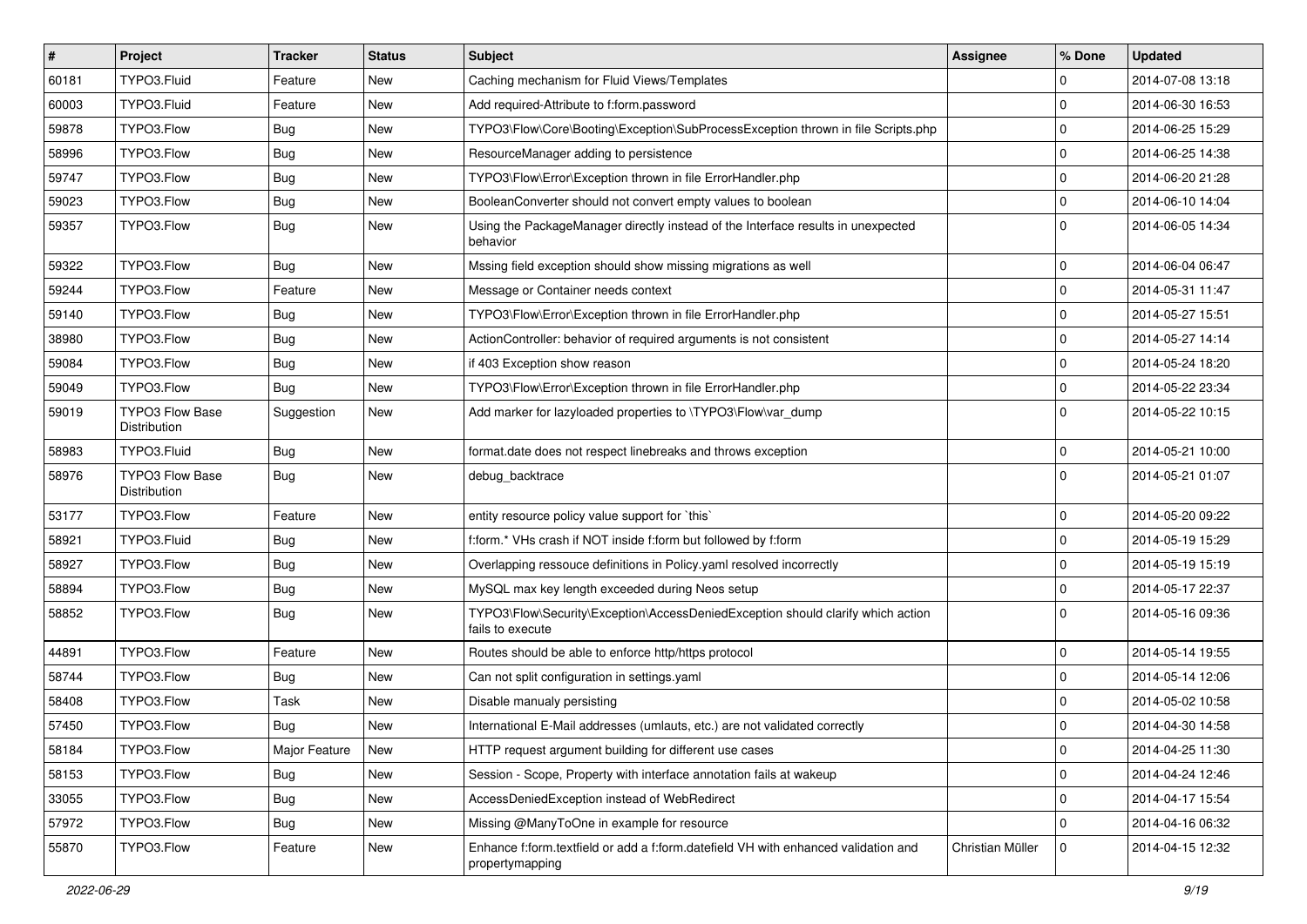| #     | Project                                | <b>Tracker</b> | <b>Status</b> | <b>Subject</b>                                                                                     | <b>Assignee</b>   | % Done      | <b>Updated</b>   |
|-------|----------------------------------------|----------------|---------------|----------------------------------------------------------------------------------------------------|-------------------|-------------|------------------|
| 57885 | TYPO3.Fluid                            | Bug            | <b>New</b>    | Inputs are cleared from a second form if the first form produced a vallidation error               |                   | 0           | 2014-04-14 00:00 |
| 57815 | TYPO3.Flow                             | Bug            | <b>New</b>    | Invalid resources are saved in the persistent resources folder                                     |                   | $\mathbf 0$ | 2014-04-10 22:02 |
| 57796 | TYPO3.Flow                             | Bug            | <b>New</b>    | XLIFF Fails if $id ==$ nodedata                                                                    |                   | $\mathbf 0$ | 2014-04-09 21:43 |
| 56602 | TYPO3.Flow                             | Major Feature  | New           | Handling Of Multi Identity Entities                                                                |                   | $\mathbf 0$ | 2014-04-09 13:10 |
| 56573 | TYPO3.Flow                             | <b>Bug</b>     | <b>New</b>    | Converting by Flow\Identity                                                                        |                   | 0           | 2014-04-09 13:10 |
| 57763 | TYPO3.Flow                             | Feature        | <b>New</b>    | Allow controller / package / action as params in<br>\TYPO3\Fluid\ViewHelpers\Form\ButtonViewHelper |                   | $\Omega$    | 2014-04-09 12:43 |
| 56556 | TYPO3.Flow                             | Feature        | <b>New</b>    | support has Property and is Property                                                               |                   | $\mathbf 0$ | 2014-04-08 00:34 |
| 3725  | TYPO3.Fluid                            | Feature        | <b>New</b>    | <b>CSS Engine</b>                                                                                  | Christian Müller  | $\mathbf 0$ | 2014-04-03 13:24 |
| 57374 | TYPO3.Flow                             | Bug            | <b>New</b>    | Persisted entities saved in session are not resolved                                               |                   | $\mathbf 0$ | 2014-04-03 09:43 |
| 55199 | TYPO3.Flow                             | Feature        | <b>New</b>    | Avoid Buffering of Shell output                                                                    |                   | $\mathbf 0$ | 2014-03-31 12:34 |
| 57437 | TYPO3.Flow                             | Bug            | New           | Composer package replacement is not supported                                                      |                   | $\mathbf 0$ | 2014-03-30 23:12 |
| 40064 | TYPO3.Fluid                            | Bug            | <b>New</b>    | Multiselect is not getting persisted                                                               |                   | $\mathbf 0$ | 2014-03-27 22:12 |
| 51811 | TYPO3.Flow                             | Bug            | <b>New</b>    | Improve session handle when the authenticated account is removed from persitance                   | Dominique Feyer 0 |             | 2014-03-27 12:21 |
| 56744 | TYPO3.Flow                             | Feature        | <b>New</b>    | stay logged in                                                                                     |                   | $\mathbf 0$ | 2014-03-27 12:17 |
| 56544 | TYPO3.Flow                             | <b>Bug</b>     | New           | FLOW Exception on tar package inclusion via composer                                               |                   | $\mathbf 0$ | 2014-03-20 14:38 |
| 56916 | TYPO3.Flow                             | Feature        | <b>New</b>    | Support PATCH request method as of RFC5789                                                         |                   | $\mathbf 0$ | 2014-03-14 16:50 |
| 56859 | <b>TYPO3 Flow Base</b><br>Distribution | Bug            | <b>New</b>    | PHP Warning: TYPO3 Flow Error Exception.php not present in Data/Temporary                          |                   | $\Omega$    | 2014-03-13 10:30 |
| 1907  | TYPO3.Fluid                            | Feature        | <b>New</b>    | Default values for view helpers based on context                                                   |                   | $\mathbf 0$ | 2014-03-10 17:53 |
| 56639 | TYPO3.Flow                             | Feature        | <b>New</b>    | Implement "getPrivateStorageUriByResource()" for recieving (image-) file URIs                      | Robert Lemke      | 0           | 2014-03-07 10:06 |
| 56555 | TYPO3.Kickstart                        | Bug            | <b>New</b>    | Kickstart creates wrong labels in New.html                                                         |                   | $\Omega$    | 2014-03-04 21:33 |
| 56486 | TYPO3.Flow                             | Feature        | <b>New</b>    | Optimize the ObjectManager for performance                                                         |                   | $\mathbf 0$ | 2014-03-04 17:33 |
| 56036 | TYPO3.Flow                             | Feature        | <b>New</b>    | Optimize autoloading                                                                               |                   | $\mathbf 0$ | 2014-03-03 11:15 |
| 55957 | TYPO3.Flow                             | Task           | <b>New</b>    | RFC: Optimize AOP proxies                                                                          |                   | $\mathbf 0$ | 2014-02-28 14:44 |
| 56237 | TYPO3.Fluid                            | Task           | <b>New</b>    | in-line (Condition) ViewHelpers should not evaluate on parsing                                     |                   | $\mathbf 0$ | 2014-02-24 13:47 |
| 50901 | TYPO3.Flow                             | Feature        | <b>New</b>    | @IgnoreValidation also for class fields                                                            |                   | $\mathbf 0$ | 2014-02-21 10:01 |
| 56107 | TYPO3.Flow                             | <b>Bug</b>     | <b>New</b>    | Property mapping configuration only supports one wildcard at a time                                |                   | $\Omega$    | 2014-02-19 10:33 |
| 56074 | TYPO3 Flow Base<br>Distribution        | Bug            | New           | Parse errors cause meaningless Flow exception messages.                                            | Adrian Föder      | 0           | 2014-02-18 14:14 |
| 45917 | TYPO3.Flow                             | Bug            | New           | RoutePartHandler transliteration must be improved                                                  |                   | $\mathbf 0$ | 2014-02-17 09:13 |
| 54195 | TYPO3.Fluid                            | Task           | New           | Rename and move FormViewHelper's errorClass value, currently 'f3-form-error'                       | Adrian Föder      | $\mathbf 0$ | 2014-02-15 12:19 |
| 55958 | TYPO3.Flow                             | Task           | New           | RFC: Use PHP 5.4 closure features for direct ObjectAccess                                          |                   | $\mathbf 0$ | 2014-02-13 14:30 |
| 55937 | TYPO3.Flow                             | Bug            | New           | FlashMessage queue is lost                                                                         |                   | $\mathbf 0$ | 2014-02-12 17:03 |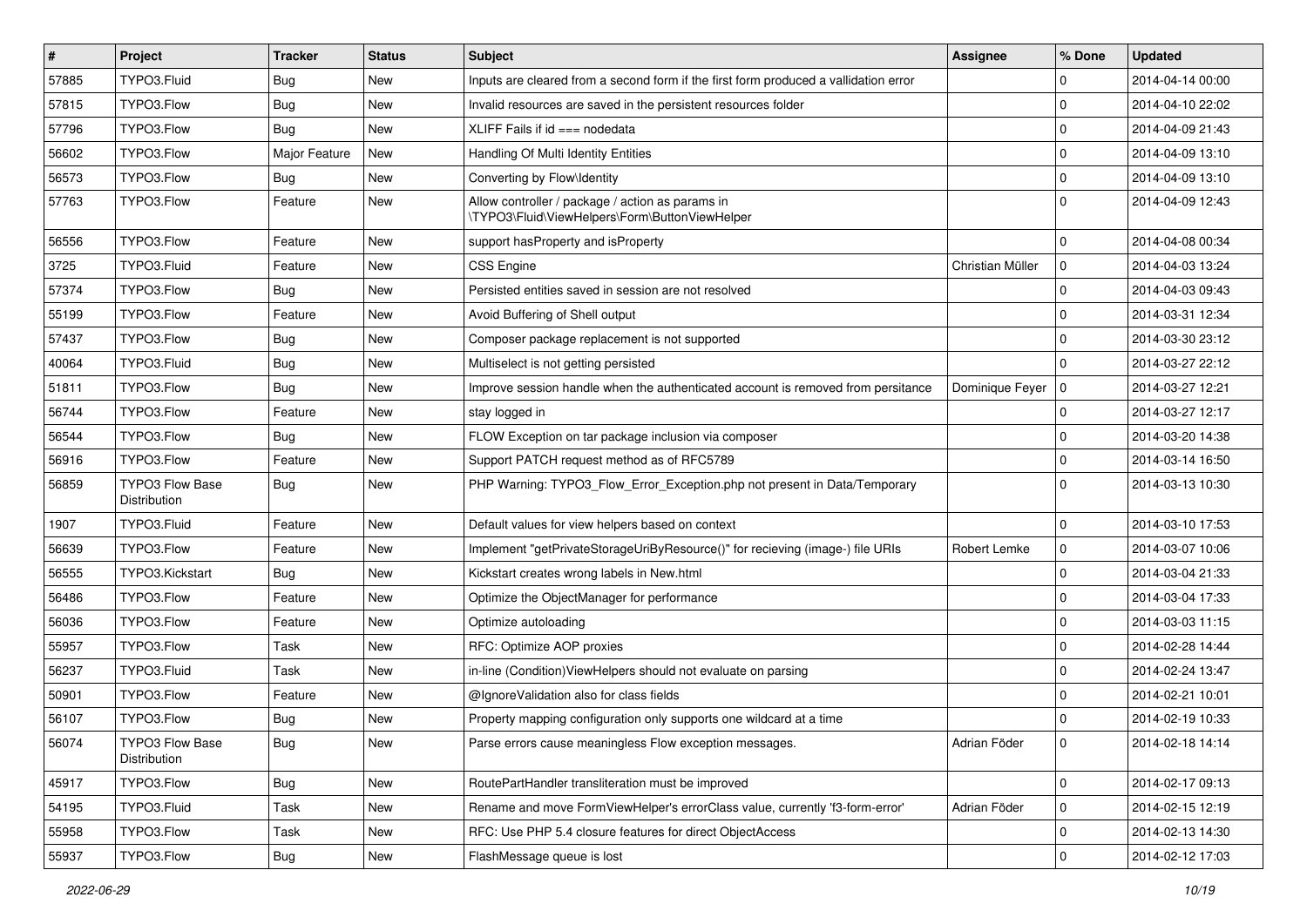| $\vert$ # | Project                                       | <b>Tracker</b> | <b>Status</b> | <b>Subject</b>                                                                                                       | <b>Assignee</b>      | % Done      | <b>Updated</b>   |
|-----------|-----------------------------------------------|----------------|---------------|----------------------------------------------------------------------------------------------------------------------|----------------------|-------------|------------------|
| 54744     | TYPO3.Flow                                    | Bug            | <b>New</b>    | System.log contains many NOTICE Flow The argument "workspace" declared in<br>pointcut does not exist in method TYPO3 |                      | $\Omega$    | 2014-02-12 09:07 |
| 55831     | TYPO3.Flow                                    | Feature        | <b>New</b>    | Different scenarios for session settings                                                                             |                      | $\Omega$    | 2014-02-10 11:21 |
| 55719     | TYPO3.Flow                                    | Feature        | <b>New</b>    | Support additional Resource Folders                                                                                  |                      | $\mathbf 0$ | 2014-02-06 11:38 |
| 54381     | TYPO3.Flow                                    | Bug            | <b>New</b>    | TYPO3\Flow\Core\Booting\Exception\SubProcessException thrown in file Scripts.php                                     |                      | $\mathbf 0$ | 2014-02-06 11:14 |
| 51489     | TYPO3.Flow                                    | <b>Bug</b>     | <b>New</b>    | Doctrine\Common\Annotations\AnnotationException thrown in file<br>AnnotationException.php                            |                      | $\Omega$    | 2014-02-06 10:20 |
| 54446     | TYPO3.Flow                                    | <b>Bug</b>     | <b>New</b>    | Cache filebackend 'include once'                                                                                     |                      | $\mathbf 0$ | 2014-01-29 15:22 |
| 54451     | TYPO3.Flow                                    | Bug            | <b>New</b>    | No functionality at Apache environments with suexec                                                                  |                      | $\Omega$    | 2014-01-01 18:22 |
| 53620     | TYPO3.Flow                                    | Bug            | <b>New</b>    | Move Classes/TYPO3/Flow/Composer to own Package                                                                      |                      | $\mathbf 0$ | 2014-01-01 16:02 |
| 53851     | TYPO3.Flow                                    | Bug            | <b>New</b>    | TYPO3\Flow\Core\Booting\Exception\SubProcessException thrown in file Scripts.php                                     |                      | $\mathbf 0$ | 2014-01-01 00:00 |
| 54458     | TYPO3.Flow                                    | Bug            | <b>New</b>    | Missing Version Number in packages                                                                                   |                      | $\Omega$    | 2013-12-28 18:13 |
| 54593     | <b>TYPO3 Flow Base</b><br><b>Distribution</b> | <b>Bug</b>     | <b>New</b>    | ini_get return value has changed for PHP >=5.3.0 -> changed check-implementation<br>needed!                          |                      | $\Omega$    | 2013-12-25 02:48 |
| 44123     | TYPO3.Flow                                    | Feature        | <b>New</b>    | Make the "Flow requires the PHP setting "date.timezone"" error more beautiful                                        |                      | $\mathbf 0$ | 2013-12-25 01:55 |
| 54589     | TYPO3.Flow                                    | Bug            | <b>New</b>    | Role parent is not removed from roles MM table                                                                       |                      | $\Omega$    | 2013-12-24 15:32 |
| 54549     | TYPO3.Flow                                    | Bug            | <b>New</b>    | PackageManager::createPackage is incompatible to PackageManagerInterface                                             |                      | $\mathbf 0$ | 2013-12-21 14:42 |
| 53971     | TYPO3.Kickstart                               | Feature        | <b>New</b>    | Login functionality                                                                                                  |                      | $\mathbf 0$ | 2013-12-16 10:39 |
| 54403     | <b>TYPO3 Flow Base</b><br><b>Distribution</b> | Bug            | <b>New</b>    | Resources remade when parent record updated                                                                          |                      | $\Omega$    | 2013-12-13 22:39 |
| 54373     | <b>TYPO3 Flow Base</b><br>Distribution        | Task           | New           | Rename Arrays::removeEmptyElementsRecursively to<br>removeNullElementsRecursively                                    |                      | $\Omega$    | 2013-12-13 09:35 |
| 51120     | TYPO3.Flow                                    | <b>Bug</b>     | <b>New</b>    | TYPO3\Flow\Core\Booting::buildSubprocessCommand - wrong command if passed<br>more than one parameters                |                      | $\Omega$    | 2013-12-11 16:33 |
| 9968      | TYPO3.Flow                                    | Feature        | <b>New</b>    | Promote security publishing configuration automatically when persisting models                                       | Andreas Förthner   0 |             | 2013-12-09 22:03 |
| 54284     | TYPO3.Fluid                                   | Bug            | <b>New</b>    | Default Option for Switch/Case VH                                                                                    |                      | $\mathbf 0$ | 2013-12-08 14:28 |
| 27045     | TYPO3.Flow                                    | Bug            | <b>New</b>    | Introduced properties are not available in the reflection service during a compile run                               |                      | $\mathbf 0$ | 2013-12-07 11:14 |
| 51188     | TYPO3.Flow                                    | Bug            | <b>New</b>    | Doctrine does not respect AOP-injected properties                                                                    |                      | $\mathbf 0$ | 2013-12-07 11:13 |
| 49600     | TYPO3.Fluid                                   | Bug            | <b>New</b>    | f:form tag shown as a HTML on frontend                                                                               |                      | $\Omega$    | 2013-12-04 13:04 |
| 35388     | TYPO3.Flow                                    | Feature        | <b>New</b>    | Use the current package as default for translations within controllers                                               |                      | $\mathbf 0$ | 2013-12-03 23:12 |
| 54146     | TYPO3.Flow                                    | Bug            | <b>New</b>    | Different sorting of arguments in ACL Patterns doesnt work                                                           | Christian Müller     | $\mathbf 0$ | 2013-12-02 19:23 |
| 53961     | <b>TYPO3 Flow Base</b><br>Distribution        | Bug            | <b>New</b>    | Composer installer scripts create a .Packages folder                                                                 |                      | $\Omega$    | 2013-11-28 13:06 |
| 53180     | <b>TYPO3 Flow Base</b><br>Distribution        | <b>Bug</b>     | <b>New</b>    | InjectSettings doesnt work on inheritance (Level 2)                                                                  |                      | $\Omega$    | 2013-11-26 21:46 |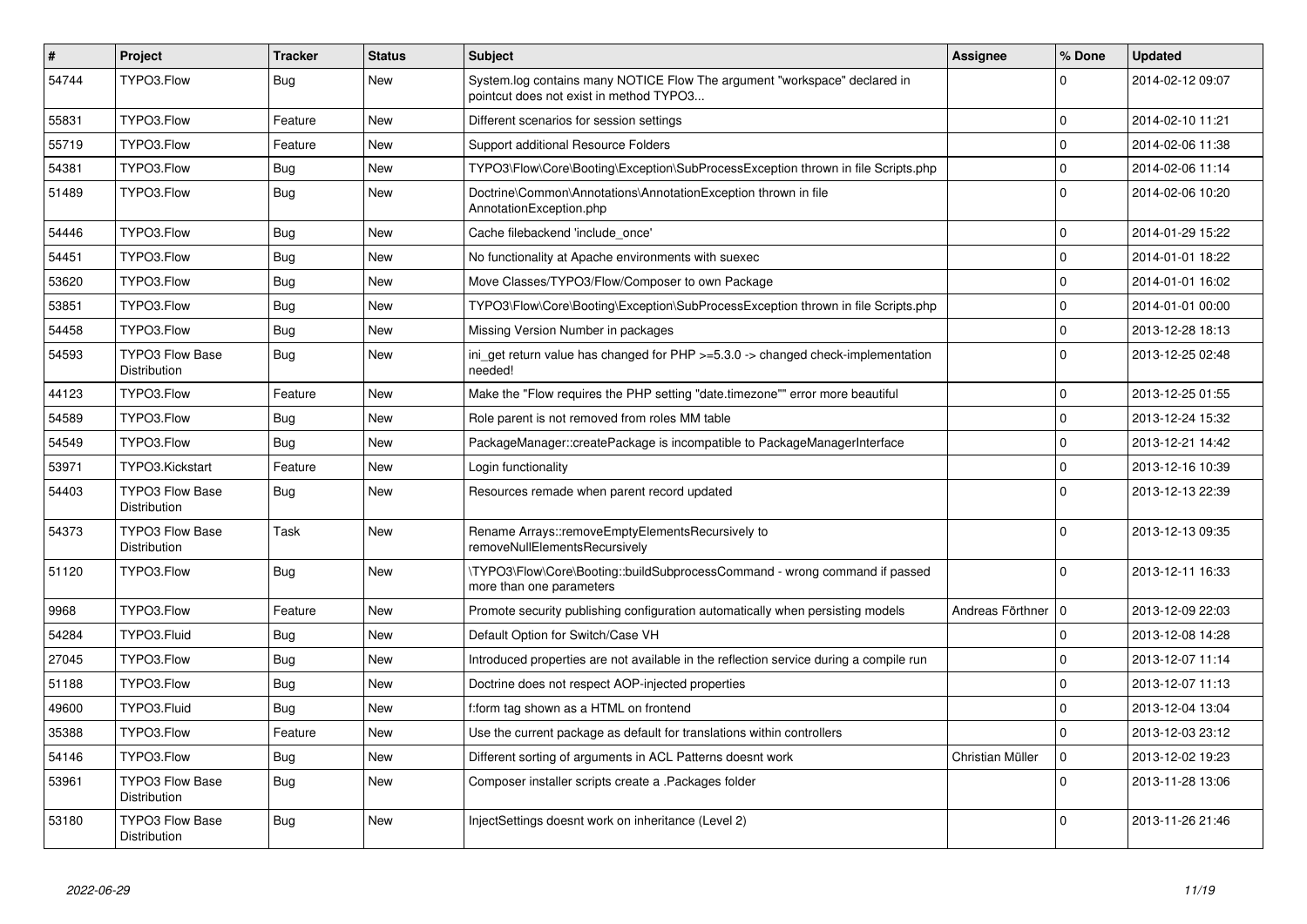| $\sharp$ | Project                                | <b>Tracker</b> | <b>Status</b> | Subject                                                                                           | Assignee             | % Done      | <b>Updated</b>   |
|----------|----------------------------------------|----------------|---------------|---------------------------------------------------------------------------------------------------|----------------------|-------------|------------------|
| 53790    | <b>TYPO3 Flow Base</b><br>Distribution | Bug            | New           | Translation handling in Flashmessages is inconsistent to Validation errors                        |                      | $\Omega$    | 2013-11-20 10:46 |
| 50255    | <b>TYPO3 Flow Base</b><br>Distribution | Bug            | <b>New</b>    | Different collations runnig migrate/update                                                        |                      | $\Omega$    | 2013-11-16 23:05 |
| 3728     | TYPO3.Flow                             | Feature        | <b>New</b>    | Support arrays of objects as controller arguments                                                 |                      | $\mathbf 0$ | 2013-11-16 17:34 |
| 53533    | TYPO3.Flow                             | Bug            | New           | Class reflection assumes reverse PSR-0, can lead to fail in autoloader                            |                      | $\mathbf 0$ | 2013-11-11 21:05 |
| 33587    | TYPO3.Flow                             | Feature        | <b>New</b>    | Automatically remove unused Resources                                                             |                      | $\mathbf 0$ | 2013-11-11 18:21 |
| 7608     | TYPO3.Fluid                            | Feature        | New           | Configurable shorthand/object accessor delimiters                                                 |                      | $\mathbf 0$ | 2013-11-07 14:08 |
| 53262    | TYPO3.Flow                             | <b>Bug</b>     | New           | FileBakend have some race condition                                                               | Dominique Feyer      | 10          | 2013-11-01 10:48 |
| 53224    | TYPO3.Flow                             | Bug            | <b>New</b>    | Constructor in subclass breaks call chain leading to missing identifier / uuid                    |                      | 0           | 2013-10-30 12:06 |
| 53189    | TYPO3.Flow                             | <b>Bug</b>     | New           | Blog tutorial no longer works                                                                     | <b>Philipp Maier</b> | $\mathbf 0$ | 2013-10-29 09:50 |
| 51459    | TYPO3.Flow                             | Feature        | <b>New</b>    | Allow catching of particular exceptions on property mapping                                       |                      | $\mathbf 0$ | 2013-10-22 13:44 |
| 52945    | TYPO3.Flow                             | Bug            | New           | Excluded classes should only be excluded from reflection but still autoloaded                     |                      | 0           | 2013-10-19 12:52 |
| 52938    | <b>TYPO3 Flow Base</b><br>Distribution | Bug            | <b>New</b>    | Resource stream wrapper doesn't work with foreign package                                         |                      | $\Omega$    | 2013-10-18 10:31 |
| 52909    | TYPO3.Flow                             | Bug            | <b>New</b>    | Class Loader fallback to non-proxy hides fatal errors                                             |                      | $\mathbf 0$ | 2013-10-17 11:24 |
| 52014    | TYPO3.Flow                             | Bug            | New           | Migration makes fields NOT NULL even though not true                                              |                      | $\mathbf 0$ | 2013-10-15 18:27 |
| 52590    | TYPO3.Flow                             | Feature        | <b>New</b>    | Provide a way to get the Doctrine QueryBuilder                                                    |                      | $\mathbf 0$ | 2013-10-11 10:39 |
| 52591    | TYPO3.Fluid                            | Bug            | New           | The Pagination Widget broken for joined objects                                                   |                      | $\mathbf 0$ | 2013-10-07 21:59 |
| 52526    | <b>TYPO3 Flow Base</b><br>Distribution | Bug            | New           | Unfinished programming of DateTime converter                                                      |                      | $\Omega$    | 2013-10-04 10:36 |
| 52509    | <b>TYPO3 Flow Base</b><br>Distribution | Bug            | <b>New</b>    | Child-Object's Identifier get's lost on Form-Submission with Validation Error                     |                      | $\Omega$    | 2013-10-03 16:18 |
| 40081    | TYPO3.Fluid                            | Feature        | <b>New</b>    | Allow assigned variables as keys in arrays                                                        |                      | 0           | 2013-10-02 09:38 |
| 52430    | TYPO3.Flow                             | Bug            | New           | Cannot convert from UUID to auto-increment ID                                                     |                      | $\mathbf 0$ | 2013-10-01 15:48 |
| 52419    | TYPO3.Fluid                            | Bug            | <b>New</b>    | Wrong PHPDocs notation for default value inline f:translate viewhelper                            |                      | $\mathbf 0$ | 2013-10-01 09:10 |
| 52185    | TYPO3.Flow                             | <b>Bug</b>     | New           | PositionalArraySorter should detect recursive dependencies                                        |                      | $\mathbf 0$ | 2013-09-23 13:02 |
| 51704    | TYPO3.Flow                             | Bug            | <b>New</b>    | TYPO3\Flow\Error\Exception thrown in file ErrorHandler.php                                        |                      | $\mathbf 0$ | 2013-09-17 08:42 |
| 52005    | TYPO3.Flow                             | Bug            | New           | TYPO3\Flow\Error\Exception thrown in file ErrorHandler.php                                        |                      | 0           | 2013-09-14 14:22 |
| 51972    | TYPO3.Flow                             | Bug            | New           | Joins for every deep property constraint make cartesian selection                                 | Adrian Föder         | $\mathbf 0$ | 2013-09-13 10:04 |
| 51847    | TYPO3.Flow                             | <b>Bug</b>     | New           | Overiding controller actions with other required parameter sets results in fatal error.           |                      | 0           | 2013-09-09 10:54 |
| 49423    | TYPO3.Flow                             | Bug            | New           | Role name and packageKey are not accessible                                                       |                      | $\mathbf 0$ | 2013-09-05 10:26 |
| 51530    | TYPO3.Flow                             | Task           | New           | Improve speed of Files::readDirectoryRecursively using RecursiveDirectoryIterator?                |                      | 0           | 2013-08-29 19:49 |
| 47456    | TYPO3.Flow                             | Feature        | New           | ManyToOne and OneToOne Relations of Objects passed as Action Argument are<br>loaded automatically |                      | 0           | 2013-08-28 15:11 |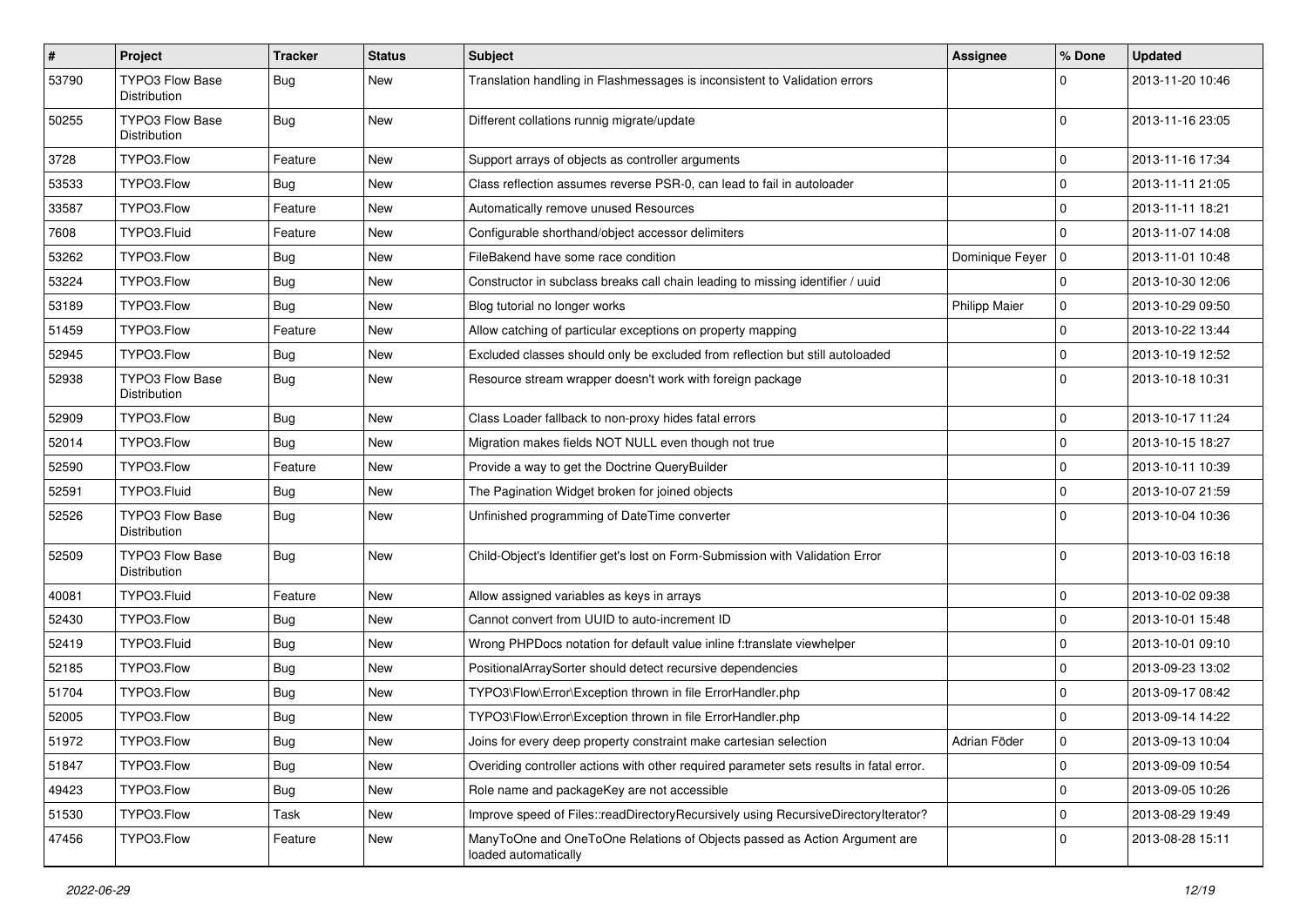| $\sharp$ | Project                                | <b>Tracker</b> | <b>Status</b> | Subject                                                                                                                                | <b>Assignee</b> | % Done      | <b>Updated</b>   |
|----------|----------------------------------------|----------------|---------------|----------------------------------------------------------------------------------------------------------------------------------------|-----------------|-------------|------------------|
| 51312    | TYPO3.Flow                             | Bug            | New           | Default php error handler generates warning (when loading<br>TYPO3\Flow\Error\Exception class)                                         |                 | $\Omega$    | 2013-08-24 16:07 |
| 51286    | TYPO3.Flow                             | Task           | <b>New</b>    | Custom error views should introduce a controller context somehow                                                                       |                 | $\mathbf 0$ | 2013-08-23 11:24 |
| 51277    | TYPO3.Fluid                            | Feature        | <b>New</b>    | ViewHelper context should be aware of actual file occurrence                                                                           |                 | 0           | 2013-08-23 08:43 |
| 33069    | TYPO3.Flow                             | Task           | <b>New</b>    | Make command output sparse, implement generic verbose switch                                                                           |                 | $\mathbf 0$ | 2013-08-19 14:33 |
| 35709    | TYPO3.Flow                             | Task           | <b>New</b>    | Implement global Command aliases                                                                                                       |                 | $\mathbf 0$ | 2013-08-19 14:33 |
| 50382    | TYPO3.Flow                             | Task           | <b>New</b>    | Impossible to use arguments in CLI that are added by overriding<br>initializeCommandMethodArguments()                                  |                 | $\Omega$    | 2013-08-19 14:32 |
| 51100    | TYPO3.Fluid                            | Feature        | <b>New</b>    | Links with absolute URI should have the option of URI Scheme                                                                           |                 | $\mathbf 0$ | 2013-08-16 12:06 |
| 39791    | TYPO3.Flow                             | Bug            | <b>New</b>    | Reflection data of old aspect is not removed                                                                                           |                 | $\mathbf 0$ | 2013-08-14 15:40 |
| 45041    | TYPO3.Flow                             | <b>Bug</b>     | <b>New</b>    | Set file permissions doesnt work                                                                                                       |                 | $\mathbf 0$ | 2013-08-14 15:35 |
| 44361    | TYPO3.Flow                             | Bug            | <b>New</b>    | TYPO3\Flow\I18n\Formatter\DatetimeFormatter - caching DATETIME type                                                                    |                 | $\mathbf 0$ | 2013-08-14 15:35 |
| 44186    | TYPO3.Flow                             | Bug            | <b>New</b>    | Request does not accept custom Content-Type                                                                                            |                 | 0           | 2013-08-14 15:35 |
| 44185    | TYPO3.Flow                             | Bug            | <b>New</b>    | XML body always need a root node                                                                                                       |                 | $\mathbf 0$ | 2013-08-14 15:35 |
| 44184    | TYPO3.Flow                             | Bug            | <b>New</b>    | Request arguments are not merged correctly for single object actions                                                                   |                 | $\mathbf 0$ | 2013-08-14 15:35 |
| 44148    | TYPO3.Flow                             | Bug            | <b>New</b>    | Documentation for executeCommand() needs clarification                                                                                 |                 | $\mathbf 0$ | 2013-08-14 15:35 |
| 43541    | TYPO3.Flow                             | <b>Bug</b>     | New           | Incomplete classes path detection for PSR-0                                                                                            |                 | $\mathbf 0$ | 2013-08-14 15:35 |
| 42465    | TYPO3.Flow                             | Task           | <b>New</b>    | Document i18n settings                                                                                                                 |                 | $\mathbf 0$ | 2013-08-14 15:35 |
| 42101    | TYPO3.Flow                             | Bug            | <b>New</b>    | Proxyclasses are not rebuild in Development context unless cache is empty                                                              |                 | $\mathbf 0$ | 2013-08-14 15:35 |
| 40854    | TYPO3.Flow                             | Task           | <b>New</b>    | Update security documentation (authentication in 1.2)                                                                                  |                 | $\mathbf 0$ | 2013-08-14 15:35 |
| 39096    | TYPO3.Flow                             | Bug            | <b>New</b>    | Unnecessary compile invoked in non production context?                                                                                 |                 | 0           | 2013-08-14 15:35 |
| 45384    | TYPO3.Fluid                            | <b>Bug</b>     | New           | Persisted entity object in widget-configuration cannot be deserialized (after reload)                                                  |                 | $\mathbf 0$ | 2013-08-14 15:35 |
| 47419    | <b>TYPO3 Flow Base</b><br>Distribution | Bug            | New           | Composer issues                                                                                                                        |                 | $\Omega$    | 2013-08-14 15:34 |
| 50869    | TYPO3.Flow                             | <b>Bug</b>     | <b>New</b>    | key() invoked on object                                                                                                                |                 | $\mathbf 0$ | 2013-08-07 13:18 |
| 50342    | TYPO3.Flow                             | Bug            | <b>New</b>    | PropertyMapper: Use of interface method before implementation check                                                                    |                 | $\mathbf 0$ | 2013-07-23 16:42 |
| 50262    | TYPO3.Flow                             | Feature        | <b>New</b>    | Add Keywords to composer Json                                                                                                          |                 | $\mathbf 0$ | 2013-07-21 22:49 |
| 47429    | TYPO3.Flow                             | <b>Bug</b>     | <b>New</b>    | Global policy files no longer allowed                                                                                                  |                 | 0           | 2013-07-14 19:20 |
| 49039    | TYPO3.Flow                             | Feature        | New           | RFC: Use PSR-3 logger interface in Flow                                                                                                |                 | $\Omega$    | 2013-07-10 15:19 |
| 49801    | TYPO3.Flow                             | <b>Bug</b>     | New           | TYPO3\Flow\Security\Exception\AccessDeniedException thrown in file<br>TYPO3_Flow_Security_Authorization_AccessDecisionVoterManager.php |                 | $\mathbf 0$ | 2013-07-09 04:53 |
| 49780    | TYPO3.Flow                             | <b>Bug</b>     | New           | Roles are not synchronized                                                                                                             |                 | $\mathbf 0$ | 2013-07-08 10:11 |
| 48355    | TYPO3.Fluid                            | Feature        | <b>New</b>    | Assign output of viewhelper to template variable for further processing.                                                               |                 | $\mathbf 0$ | 2013-07-06 18:05 |
| 49566    | TYPO3.Flow                             | Bug            | New           | NULL source values are not handled correctly                                                                                           | Adrian Föder    | 0           | 2013-07-02 08:21 |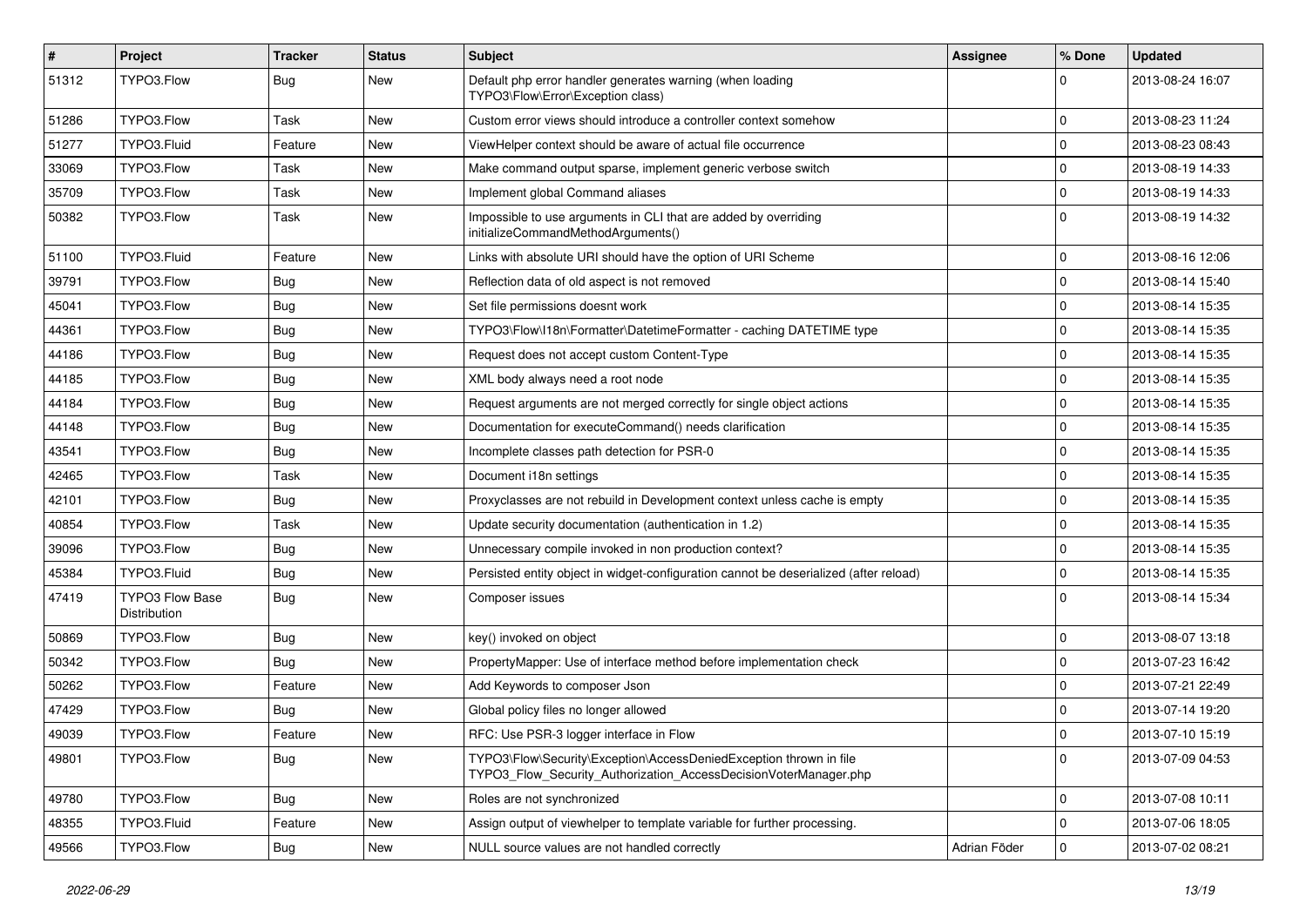| #     | Project                                | <b>Tracker</b> | <b>Status</b> | Subject                                                                                                                                           | <b>Assignee</b>        | % Done      | <b>Updated</b>   |
|-------|----------------------------------------|----------------|---------------|---------------------------------------------------------------------------------------------------------------------------------------------------|------------------------|-------------|------------------|
| 49373 | TYPO3.Flow                             | <b>Bug</b>     | <b>New</b>    | Methods policy with key "Controllers" is ignored                                                                                                  |                        | 0           | 2013-06-24 10:03 |
| 49372 | TYPO3.Flow                             | Bug            | <b>New</b>    | ObjectConverter ignores implemented interface when mapping subtype                                                                                |                        | 0           | 2013-06-24 09:24 |
| 49050 | TYPO3.Flow                             | Feature        | <b>New</b>    | Allow Subqueries in QueryInterface                                                                                                                |                        | $\mathbf 0$ | 2013-06-12 10:43 |
| 49038 | TYPO3.Fluid                            | Bug            | New           | form select does not select the first item if prependOptionValue is used                                                                          |                        | $\mathbf 0$ | 2013-06-11 22:11 |
| 42408 | <b>TYPO3 Flow Base</b><br>Distribution | Story          | <b>New</b>    | Locale Detection / Selection                                                                                                                      |                        | $\Omega$    | 2013-06-11 13:31 |
| 48898 | TYPO3.Flow                             | Bug            | <b>New</b>    | configuration for roles fails if one of Policy.yaml files contain empty "roles array"                                                             | Christian Müller       | $\mathbf 0$ | 2013-06-05 19:06 |
| 33551 | TYPO3.Fluid                            | Bug            | <b>New</b>    | View helper values break out of a partial scope                                                                                                   | Sebastian<br>Kurfuerst | $\mathbf 0$ | 2013-06-05 14:41 |
| 48873 | TYPO3.Flow                             | <b>Bug</b>     | <b>New</b>    | Error when calling resourceManager->deleteResource on unpublished Resource                                                                        |                        | 0           | 2013-06-05 13:46 |
| 48862 | TYPO3.Flow                             | Feature        | <b>New</b>    | Possibility to exclude package from file monitoring                                                                                               |                        | $\mathbf 0$ | 2013-06-05 10:03 |
| 48429 | TYPO3.Flow                             | <b>Bug</b>     | <b>New</b>    | Remove- and update-actions on repository are not persisted                                                                                        |                        | $\mathbf 0$ | 2013-05-24 18:44 |
| 48409 | TYPO3.Flow                             | Feature        | <b>New</b>    | Introduce new Annotation "Slot" for wiring signal and slots                                                                                       |                        | $\mathbf 0$ | 2013-05-23 19:02 |
| 48430 | TYPO3.Flow                             | Bug            | <b>New</b>    | Default validator-messages are not correctly formatted                                                                                            |                        | $\mathbf 0$ | 2013-05-22 00:36 |
| 47951 | TYPO3.Flow                             | Feature        | <b>New</b>    | Warn if persistence stack is not empty at the end of a get-request                                                                                |                        | $\mathbf 0$ | 2013-05-21 13:28 |
| 47404 | TYPO3.Flow                             | Feature        | <b>New</b>    | Add getters and setters methods for introduced properties                                                                                         |                        | 0           | 2013-05-21 13:28 |
| 47273 | TYPO3.Flow                             | Feature        | New           | Support mapping properties with differing types for setter and property                                                                           |                        | $\mathbf 0$ | 2013-05-21 13:28 |
| 47075 | TYPO3.Flow                             | Feature        | New           | Make Exception more meaningful                                                                                                                    |                        | 0           | 2013-05-21 13:28 |
| 46910 | TYPO3.Flow                             | Feature        | New           | Composer integration - PackageStates.php                                                                                                          |                        | $\mathbf 0$ | 2013-05-21 13:28 |
| 46816 | TYPO3.Flow                             | Feature        | New           | Add xcache cache backend                                                                                                                          |                        | $\mathbf 0$ | 2013-05-21 13:28 |
| 45409 | TYPO3.Flow                             | Feature        | <b>New</b>    | Support validation of abstract nested properties                                                                                                  |                        | 0           | 2013-05-21 13:28 |
| 38065 | TYPO3.Flow                             | Feature        | <b>New</b>    | Implement content security for DQL queries                                                                                                        | Andreas Förthner       | 0           | 2013-05-21 13:28 |
| 37885 | TYPO3.Flow                             | Feature        | <b>New</b>    | Add CLI to show the object-configuration for a FLOW3 object-name                                                                                  | <b>Martin Ficzel</b>   | $\mathbf 0$ | 2013-05-21 13:28 |
| 46716 | TYPO3.Flow                             | <b>Bug</b>     | <b>New</b>    | Empty class names in Dependencylnjection proxy code when using Caches /<br>Factory-created dependencies                                           |                        | $\Omega$    | 2013-05-21 13:22 |
| 47487 | TYPO3.Flow                             | Bug            | <b>New</b>    | Functional test classes in package without classes are not compiled                                                                               |                        | $\mathbf 0$ | 2013-05-21 12:19 |
| 47950 | TYPO3.Flow                             | <b>Bug</b>     | <b>New</b>    | import of remote resources                                                                                                                        |                        | $\Omega$    | 2013-05-21 11:52 |
| 48093 | TYPO3.Flow                             | <b>Bug</b>     | <b>New</b>    | AbstractCompositeValidators memory consumption continuously grow                                                                                  |                        | $\Omega$    | 2013-05-21 11:49 |
| 46689 | TYPO3.Flow                             | Bug            | New           | The new ClassLoader swallows Fatal Errors                                                                                                         | Marc Neuhaus           | 0           | 2013-05-14 09:21 |
| 47818 | TYPO3.Welcome                          | <b>Bug</b>     | New           | Wrong link on Welcome screen                                                                                                                      |                        | $\pmb{0}$   | 2013-05-02 12:01 |
| 47669 | TYPO3.Fluid                            | Task           | New           | FormViewHelper does not define the default request method                                                                                         |                        | 0           | 2013-04-28 16:39 |
| 47638 | <b>TYPO3 Flow Base</b><br>Distribution | <b>Bug</b>     | New           | Delete a ValueObject by its identity                                                                                                              |                        | $\mathbf 0$ | 2013-04-27 13:14 |
| 47637 | TYPO3 Flow Base<br>Distribution        | <b>Bug</b>     | New           | Property with @ORM\Column(nullable=true,type="decimal",scale=2) results as type<br>"string" in Collection Objects and not as expected as "double" |                        | $\mathbf 0$ | 2013-04-27 12:14 |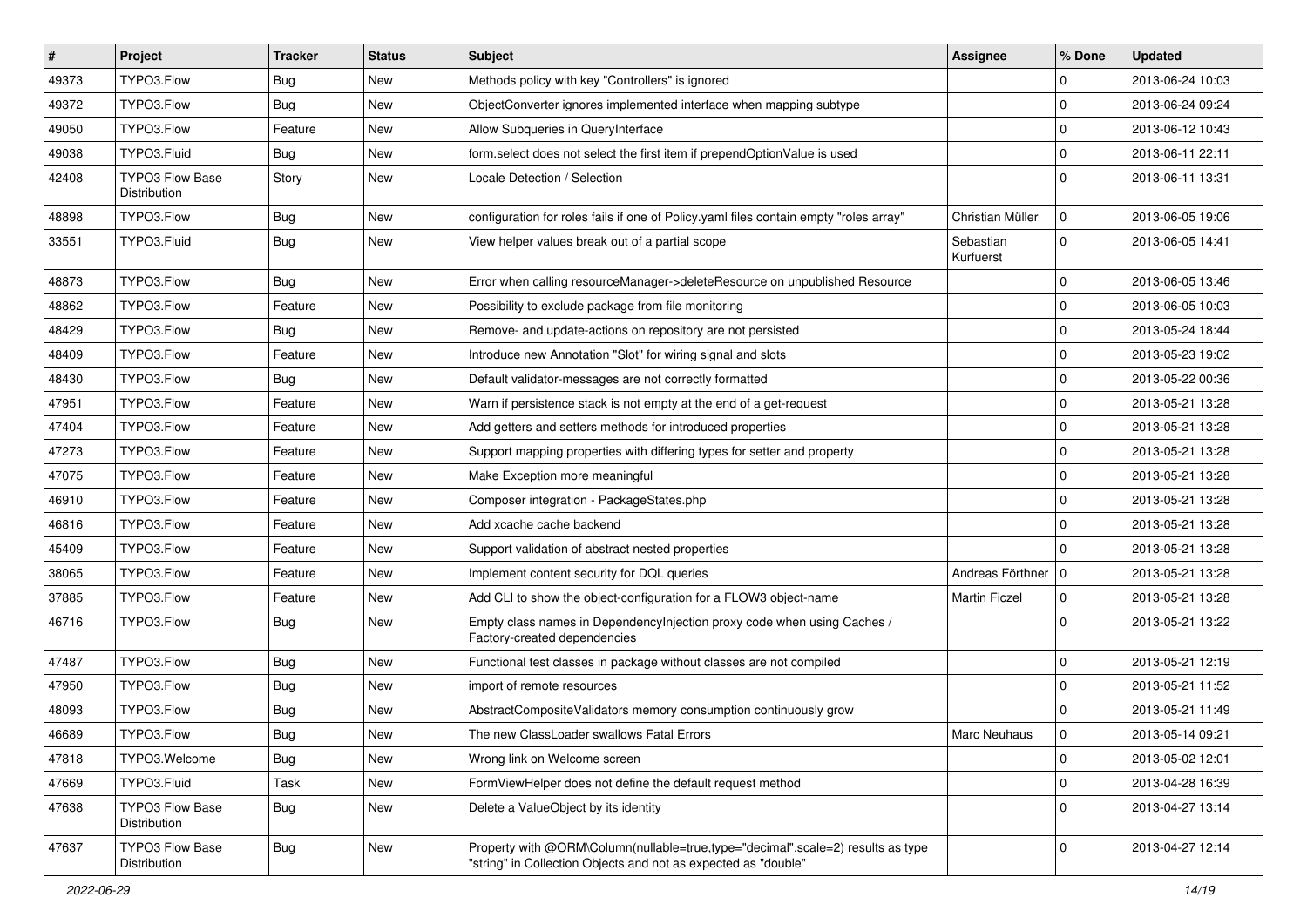| $\pmb{\#}$ | <b>Project</b>                         | <b>Tracker</b> | <b>Status</b> | <b>Subject</b>                                                                                                          | <b>Assignee</b>       | % Done      | <b>Updated</b>   |
|------------|----------------------------------------|----------------|---------------|-------------------------------------------------------------------------------------------------------------------------|-----------------------|-------------|------------------|
| 47601      | <b>TYPO3 Flow Base</b><br>Distribution | <b>Bug</b>     | New           | Template Path of Submodules contains lowercase Namespace                                                                |                       | 0           | 2013-04-26 14:33 |
| 47052      | <b>TYPO3 Flow Base</b><br>Distribution | Bug            | New           | Clear doctrine caches after migration applied                                                                           |                       | $\Omega$    | 2013-04-08 18:30 |
| 38379      | TYPO3.Eel                              | Feature        | <b>New</b>    | Implement a Eel-ViewHelper                                                                                              |                       | 0           | 2013-04-08 11:03 |
| 29405      | TYPO3.Flow                             | Bug            | New           | When storing a new entity inside the session, it will be fully serialized instead of just<br>the reference being stored |                       | $\Omega$    | 2013-04-04 11:34 |
| 46545      | TYPO3.Fluid                            | Feature        | New           | Better support for arrays in options of SelectViewHelper                                                                |                       | 0           | 2013-03-22 13:35 |
| 46371      | TYPO3.Flow                             | Feature        | New           | Support compilation of static information in proxy classes                                                              | Christopher<br>Hlubek | $\mathbf 0$ | 2013-03-16 21:26 |
| 46318      | TYPO3.Flow                             | Feature        | New           | [caching framework] Extend cache interface to handle multiple entries                                                   |                       | $\mathbf 0$ | 2013-03-15 12:19 |
| 46216      | TYPO3.Flow                             | Feature        | New           | Add wincache cache backend                                                                                              |                       | $\mathbf 0$ | 2013-03-12 20:55 |
| 46120      | TYPO3.Flow                             | <b>Bug</b>     | New           | Important step missing in the installation chapter                                                                      |                       | $\mathbf 0$ | 2013-03-08 10:23 |
| 46097      | TYPO3.Flow                             | <b>Bug</b>     | New           | Logged in user gets session of an other logged in user                                                                  | Robert Lemke          | 0           | 2013-03-07 12:52 |
| 46066      | TYPO3.Flow                             | <b>Bug</b>     | New           | Currency formatter uses wrong format for ISO 4217 currency codes                                                        |                       | 0           | 2013-03-06 16:29 |
| 46050      | TYPO3.Flow                             | Feature        | New           | To decouple log file writing at Logger->logException                                                                    |                       | $\mathbf 0$ | 2013-03-05 21:43 |
| 46011      | TYPO3.Flow                             | Task           | New           | Validate annotation with missing type should throw useful error                                                         |                       | 0           | 2013-03-04 12:42 |
| 46010      | TYPO3.Flow                             | Bug            | New           | Generating a DiscriminatorMap with base class in different namespace does not work                                      |                       | 0           | 2013-03-04 12:30 |
| 46009      | TYPO3.Flow                             | Task           | New           | Improve error message for missing class in Flow annotation driver                                                       |                       | 0           | 2013-03-04 12:25 |
| 38222      | TYPO3.Flow                             | Feature        | New           | Step execution signals with concrete name                                                                               |                       | $\mathbf 0$ | 2013-02-21 16:39 |
| 45623      | TYPO3.Flow                             | Bug            | New           | SQL error when calling TYPO3.Blog Setup controller                                                                      |                       | 0           | 2013-02-21 12:16 |
| 45669      | TYPO3.Flow                             | <b>Bug</b>     | New           | PersistentObjectConverter does not convert ValueObjects by __identity                                                   |                       | $\mathbf 0$ | 2013-02-20 17:59 |
| 45640      | TYPO3.Flow                             | Bug            | New           | Every relation is set to cascade=all if the related entity is no aggregate root                                         |                       | 0           | 2013-02-20 15:31 |
| 3585       | TYPO3.Flow                             | Major Feature  | New           | Implement support for value objects                                                                                     |                       | 0           | 2013-02-20 14:45 |
| 45611      | TYPO3.Flow                             | Bug            | New           | Destruction of session after logout should be configurable                                                              |                       | 0           | 2013-02-19 16:41 |
| 45394      | TYPO3.Fluid                            | Task           | New           | Forwardport Unit test for standalone view                                                                               |                       | $\mathbf 0$ | 2013-02-11 22:39 |
| 45386      | TYPO3.Flow                             | Bug            | New           | Package::buildArrayOfClassFiles tries to determine class names from file paths                                          |                       | $\mathbf 0$ | 2013-02-11 19:54 |
| 45272      | TYPO3.Flow                             | <b>Bug</b>     | New           | Related Value Objects get deleted by default cascading                                                                  |                       | 0           | 2013-02-08 13:50 |
| 45249      | TYPO3.Flow                             | <b>Bug</b>     | New           | Update composer project-create command listing                                                                          |                       | $\mathbf 0$ | 2013-02-07 15:17 |
| 45153      | TYPO3.Fluid                            | Feature        | New           | f:be.menus.actionMenuItem - Detection of the current select option is insufficient                                      |                       | $\pmb{0}$   | 2013-02-04 23:17 |
| 45103      | TYPO3.Flow                             | Feature        | New           | Make static resource URI generation available outside of Fluid                                                          |                       | 0           | 2013-02-03 13:16 |
| 44738      | TYPO3.Flow                             | Feature        | New           | Re-Validation of argument's custom validators                                                                           |                       | $\mathbf 0$ | 2013-01-23 09:19 |
| 39936      | TYPO3.Fluid                            | Feature        | New           | registerTagAttribute should handle default values                                                                       |                       | $\pmb{0}$   | 2013-01-21 23:29 |
| 30423      | TYPO3.Flow                             | Feature        | New           | Rendering template of other action without forward                                                                      |                       | $\mathbf 0$ | 2013-01-21 14:03 |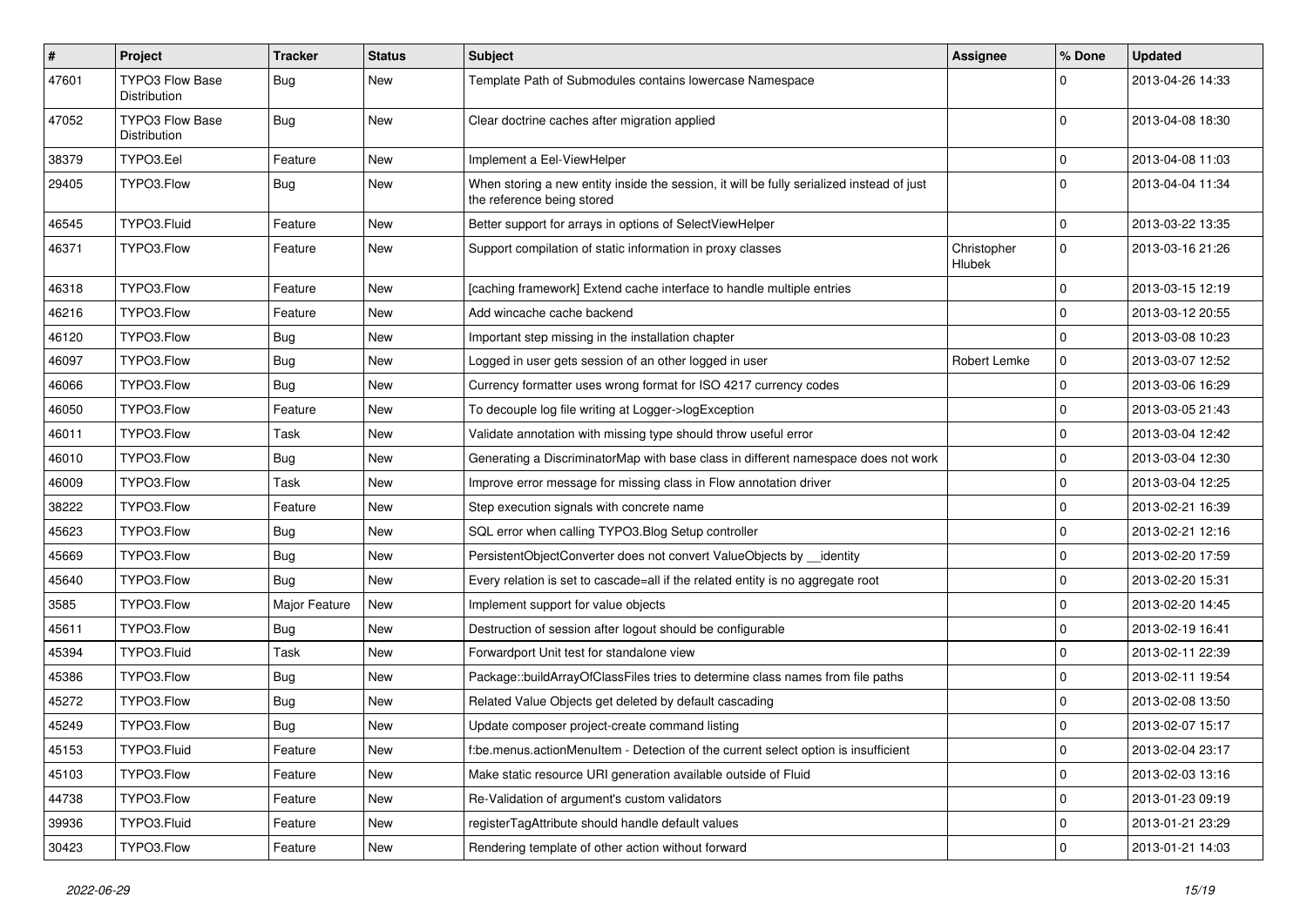| #     | Project                                | <b>Tracker</b> | <b>Status</b> | Subject                                                                                   | <b>Assignee</b>         | % Done      | <b>Updated</b>   |
|-------|----------------------------------------|----------------|---------------|-------------------------------------------------------------------------------------------|-------------------------|-------------|------------------|
| 44542 | TYPO3.Flow                             | Task           | <b>New</b>    | Mention the risk of requestPatterns regarding foreign package's SecurityContext<br>usage  | Adrian Föder            | 0           | 2013-01-17 18:39 |
| 44563 | TYPO3.Flow                             | Feature        | <b>New</b>    | Logged in users via HTTP Basic always get re-authenticated                                |                         | 0           | 2013-01-16 11:28 |
| 44244 | TYPO3.Flow                             | Bug            | <b>New</b>    | defaultOrderings aren't applied on related objects                                        |                         | $\mathbf 0$ | 2013-01-09 18:41 |
| 43967 | TYPO3.Flow                             | Bug            | <b>New</b>    | Error in evaluating orphanRemoval in Flow Annotation driver                               |                         | $\mathbf 0$ | 2013-01-03 11:00 |
| 44078 | <b>TYPO3 Flow Base</b><br>Distribution | Task           | <b>New</b>    | Probably false behavior in symlinked environment                                          |                         | $\Omega$    | 2012-12-18 13:17 |
| 39414 | TYPO3.Flow                             | Bug            | <b>New</b>    | Security Documentation                                                                    |                         | $\mathbf 0$ | 2012-12-15 21:41 |
| 43993 | TYPO3.Flow                             | Task           | <b>New</b>    | Warn when no migrations are found at all during doctrine: migrate                         |                         | $\mathbf 0$ | 2012-12-14 09:30 |
| 43947 | TYPO3.Flow                             | Bug            | <b>New</b>    | Redirect to login after Session timeout                                                   |                         | $\mathbf 0$ | 2012-12-13 12:35 |
| 42606 | TYPO3.Flow                             | Bug            | <b>New</b>    | Content Security with nested objects                                                      |                         | $\mathbf 0$ | 2012-12-13 12:35 |
| 41148 | TYPO3.Flow                             | Bug            | <b>New</b>    | Converting of ValueObjects                                                                |                         | $\mathbf 0$ | 2012-12-13 12:35 |
| 40283 | TYPO3.Flow                             | Bug            | <b>New</b>    | New constructor in grandparent class not called                                           |                         | $\mathbf 0$ | 2012-12-13 12:35 |
| 39088 | TYPO3.Flow                             | Feature        | New           | Add a sgnalslot before compilation                                                        |                         | $\mathbf 0$ | 2012-12-11 10:30 |
| 43841 | TYPO3.Flow                             | Feature        | <b>New</b>    | Add package support to validation errors                                                  |                         | $\mathbf 0$ | 2012-12-10 16:20 |
| 43572 | TYPO3.Flow                             | Feature        | <b>New</b>    | Uri should support manipulation of query arguments                                        |                         | $\mathbf 0$ | 2012-12-04 09:55 |
| 43071 | TYPO3.Fluid                            | Task           | <b>New</b>    | Remove TOKENS for adding fallback teplates in B                                           |                         | $\mathbf 0$ | 2012-11-18 14:22 |
| 43072 | TYPO3.Fluid                            | Task           | <b>New</b>    | Remove TOKENS for adding templates fallback in Backporter                                 |                         | 0           | 2012-11-18 14:20 |
| 42743 | TYPO3.Fluid                            | Task           | <b>New</b>    | Remove inline style for hidden form fields                                                |                         | $\mathbf 0$ | 2012-11-06 23:09 |
| 42407 | <b>TYPO3 Flow Base</b><br>Distribution | Story          | New           | Asset Management                                                                          |                         | $\Omega$    | 2012-10-26 09:02 |
| 42397 | TYPO3.Fluid                            | Feature        | <b>New</b>    | Missing viewhelper for general links                                                      |                         | $\mathbf 0$ | 2012-10-25 19:20 |
| 35720 | TYPO3.Flow                             | Bug            | <b>New</b>    | Access denied Exception for widget links to actions with a policy                         |                         | $\mathbf 0$ | 2012-10-25 14:08 |
| 37473 | TYPO3.Flow                             | Bug            | <b>New</b>    | Subsequent Exceptions related to Doctrine Entity Manager makes it snap shut               |                         | $\mathbf 0$ | 2012-10-25 10:29 |
| 5442  | TYPO3.Flow                             | Feature        | <b>New</b>    | Destroy session / logout user on deleting an account                                      | Andreas Förthner        | 0           | 2012-10-25 08:46 |
| 42240 | TYPO3.Eel                              | Task           | <b>New</b>    | Make Eel usable outside of TYPO3 Flow                                                     |                         | 0           | 2012-10-21 12:32 |
| 10472 | TYPO3.Fluid                            | Feature        | New           | Fluid Standalone distribution                                                             |                         | $\mathbf 0$ | 2012-10-16 15:17 |
| 41832 | TYPO3.Flow                             | Task           | New           | Improve error handling for incompatible packages                                          | Christian Jul<br>Jensen | $\Omega$    | 2012-10-10 14:44 |
| 41496 | TYPO3.Flow                             | <b>Bug</b>     | New           | Upload identical Resources, deleting fails                                                |                         | 0           | 2012-10-01 17:57 |
| 41420 | TYPO3.Flow                             | Feature        | <b>New</b>    | Support entity versioning                                                                 |                         | 0           | 2012-09-27 14:11 |
| 39990 | TYPO3.Fluid                            | <b>Bug</b>     | New           | Same form twice in one template: hidden fields for empty values are only rendered<br>once |                         | $\mathbf 0$ | 2012-08-20 11:21 |
| 39788 | TYPO3.Flow                             | Feature        | New           | RFC: Repository based NotExistsValidator                                                  |                         | 0           | 2012-08-14 16:14 |
| 39790 | TYPO3.Kickstart                        | Feature        | New           | Allow forward slashes where backslashes need to be specified                              |                         | $\pmb{0}$   | 2012-08-14 09:28 |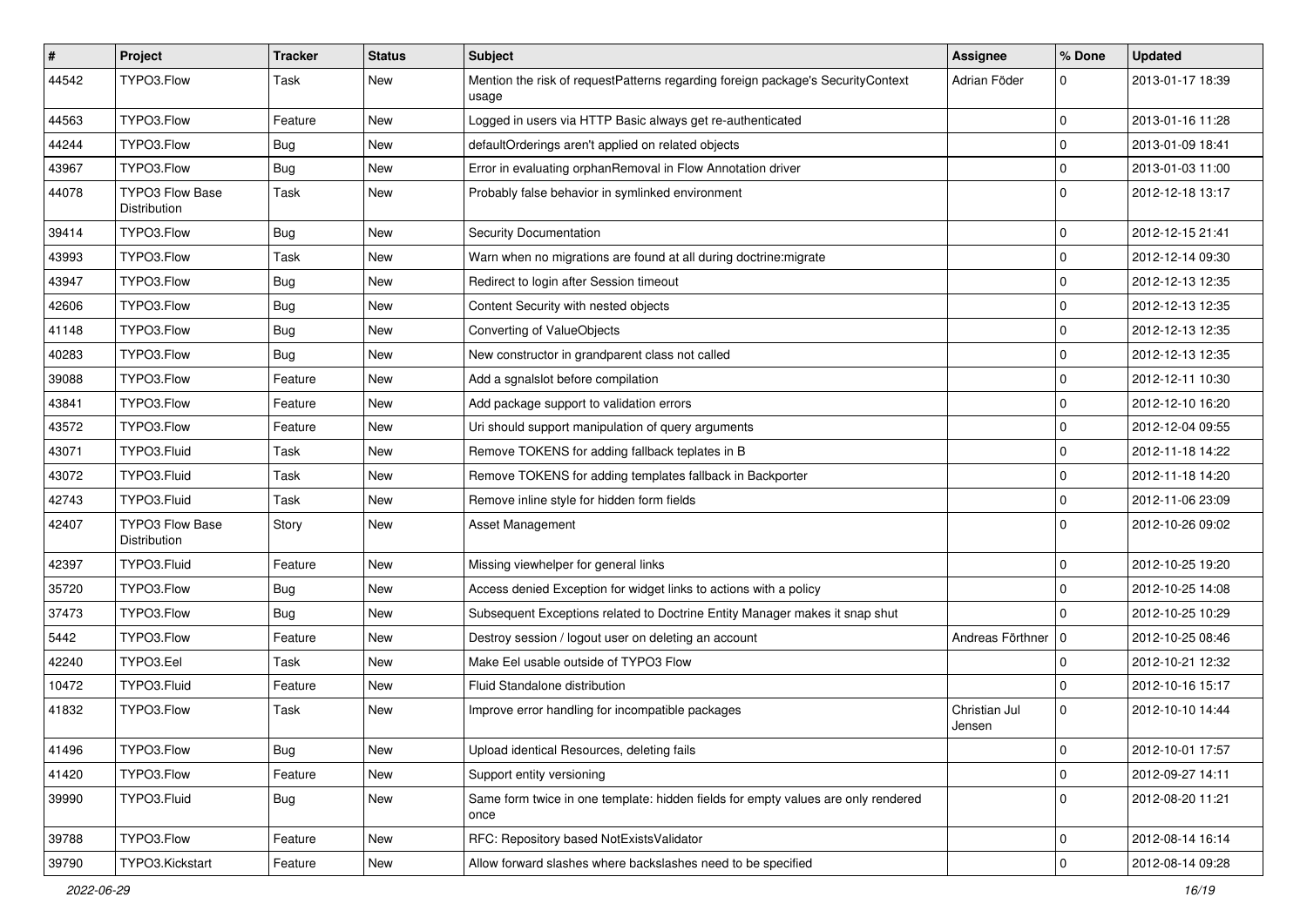| $\vert$ # | Project                                | Tracker    | <b>Status</b> | Subject                                                                                              | <b>Assignee</b>        | % Done      | <b>Updated</b>   |
|-----------|----------------------------------------|------------|---------------|------------------------------------------------------------------------------------------------------|------------------------|-------------|------------------|
| 36410     | TYPO3.Fluid                            | Feature    | New           | Allow templates to send arguments back to layout                                                     |                        | $\Omega$    | 2012-08-13 11:46 |
| 39674     | TYPO3.Flow                             | <b>Bug</b> | New           | \TYPO3\FLOW3\var_dump behaves weird in controller actions doing return                               |                        | $\mathbf 0$ | 2012-08-10 10:09 |
| 38459     | TYPO3.Eel                              | Bug        | New           | Accessing a not present property/method should error verbosely                                       | Sebastian<br>Kurfuerst | $\Omega$    | 2012-08-07 17:06 |
| 39432     | <b>TYPO3 Flow Base</b><br>Distribution | Task       | New           | Clarify introducing properties                                                                       |                        | $\Omega$    | 2012-07-31 23:34 |
| 4704      | TYPO3.Fluid                            | Feature    | New           | Improve parsing exception messages                                                                   |                        | $\mathbf 0$ | 2012-07-11 19:00 |
| 38875     | <b>TYPO3 Flow Base</b><br>Distribution | Suggestion | New           | Have a Translator object available in action controllers                                             |                        | $\Omega$    | 2012-07-11 15:00 |
| 30555     | TYPO3.Fluid                            | Feature    | <b>New</b>    | Make TagBuilder more extensible                                                                      |                        | $\mathbf 0$ | 2012-06-29 12:41 |
| 38369     | TYPO3.Fluid                            | <b>Bug</b> | New           | Resource ViewHelpers should not fall back to request package                                         |                        | $\Omega$    | 2012-06-25 15:55 |
| 36655     | TYPO3.Fluid                            | <b>Bug</b> | New           | Pagination Links                                                                                     |                        | $\mathbf 0$ | 2012-06-23 22:18 |
| 38130     | TYPO3.Fluid                            | Feature    | New           | Checkboxes and multiple select fields should have an assignable default value                        |                        | $\mathbf 0$ | 2012-06-17 09:54 |
| 37846     | TYPO3.Flow                             | Feature    | New           | Should be able to declare more than one controllerObjectName per requestPatterns                     |                        | $\mathbf 0$ | 2012-06-11 11:10 |
| 37831     | TYPO3.Flow                             | Task       | New           | Evaluate using PHP 5.4's internal web server for Functional Testing                                  |                        | $\Omega$    | 2012-06-08 09:27 |
| 37571     | TYPO3.Flow                             | <b>Bug</b> | New           | Inherited proxies fail when implementing clone                                                       |                        | $\mathbf 0$ | 2012-06-04 12:15 |
| 37619     | TYPO3.Fluid                            | <b>Bug</b> | New           | Fatal Error when using variable in name attribute of Section ViewHelper                              |                        | $\mathbf 0$ | 2012-05-30 23:17 |
| 32985     | TYPO3.Flow                             | Feature    | New           | Implement Processing Rules when merging numerically-indexed arrays                                   |                        | $\Omega$    | 2012-05-30 09:35 |
| 37564     | TYPO3.Flow                             | Bug        | New           | Validation of Parent Object containing properties of type ManyToOne and<br>ManyToMany to same Target |                        | $\Omega$    | 2012-05-29 11:55 |
| 28136     | TYPO3.Flow                             | Feature    | <b>New</b>    | HTTP Semantics for Transactions and more                                                             |                        | $\Omega$    | 2012-05-21 16:15 |
| 3621      | TYPO3.Flow                             | Feature    | New           | Implement dynamic firewall filter registration                                                       | Andreas Förthner   0   |             | 2012-05-21 16:15 |
| 3619      | TYPO3.Flow                             | Feature    | New           | Implement System Policy Support/System Security                                                      | Andreas Förthner   0   |             | 2012-05-21 16:15 |
| 37316     | TYPO3.Flow                             | <b>Bug</b> | New           | Use findBestMatchingLocale instead of getDefaultLocale?                                              |                        | 0           | 2012-05-20 09:35 |
| 37279     | TYPO3.Flow                             | Feature    | New           | Request PropertyMapping                                                                              |                        | $\mathbf 0$ | 2012-05-18 16:06 |
| 37095     | TYPO3.Fluid                            | Feature    | New           | It should be possible to set a different template on a Fluid TemplateView inside an<br>action        | Christopher<br>Hlubek  | $\Omega$    | 2012-05-11 13:54 |
| 36955     | TYPO3.Flow                             | Feature    | New           | Add type filter to var_dump()                                                                        |                        | $\Omega$    | 2012-05-08 16:39 |
| 36804     | TYPO3.Flow                             | <b>Bug</b> | New           | Orphaned entities within aggregates are not removed                                                  |                        | $\mathbf 0$ | 2012-05-03 11:54 |
| 36634     | TYPO3.Flow                             | <b>Bug</b> | New           | Reconstituted entities do not have their properties set when initializeObject() is called            |                        | U           | 2012-04-26 21:28 |
| 36633     | TYPO3.Flow                             | <b>Bug</b> | <b>New</b>    | Reconstituted entities should not have the FLOW3_Persistence_clone property set                      |                        | $\pmb{0}$   | 2012-04-26 21:24 |
| 36559     | TYPO3.Fluid                            | Feature    | New           | New widget progress bar                                                                              |                        | 0           | 2012-04-25 15:11 |
| 36510     | TYPO3.Flow                             | Feature    | New           | Firewall Redirect?                                                                                   |                        | $\mathbf 0$ | 2012-04-24 12:57 |
| 36509     | TYPO3.Flow                             | Feature    | New           | redirectToUri to an uri with acl forces a 403 because of missing csrf token.                         |                        | 0           | 2012-04-24 12:44 |
| 36508     | TYPO3.Flow                             | Bug        | New           | AuthenticationProvider Request Patterns                                                              |                        | $\pmb{0}$   | 2012-04-24 12:39 |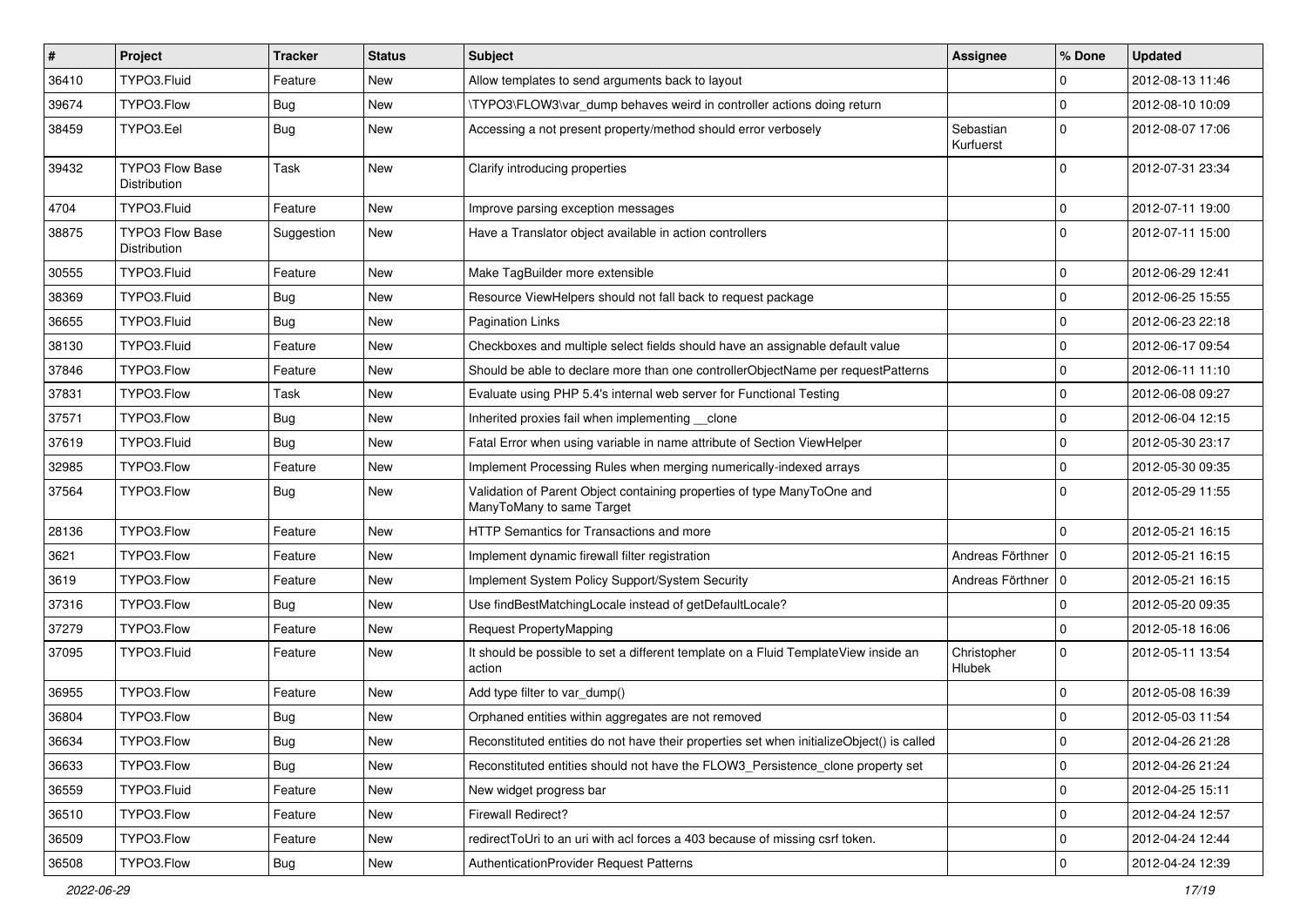| $\vert$ # | Project                                | <b>Tracker</b> | <b>Status</b> | <b>Subject</b>                                                                                       | <b>Assignee</b>  | % Done              | <b>Updated</b>   |
|-----------|----------------------------------------|----------------|---------------|------------------------------------------------------------------------------------------------------|------------------|---------------------|------------------|
| 36495     | TYPO3.Flow                             | Bug            | New           | HTTP Response is sent before persistence preventing Exceptions to be displayed on<br>redirect        |                  | 0                   | 2012-04-24 00:28 |
| 35970     | TYPO3.Flow                             | Task           | New           | Improve performance of Utility/Arrays::integerExplode by using array_map                             |                  | $\mathbf 0$         | 2012-04-13 15:38 |
| 35831     | TYPO3.Flow                             | <b>Bug</b>     | <b>New</b>    | Deleting or unpublishing of a resource deletes all published symlinks<br>(Web/_Resources/Persistent) |                  | $\Omega$            | 2012-04-11 09:31 |
| 35783     | TYPO3.Flow                             | Feature        | <b>New</b>    | Lifecycle method after property mapping                                                              |                  | 0                   | 2012-04-08 21:01 |
| 35781     | TYPO3.Flow                             | Feature        | <b>New</b>    | Model validation                                                                                     |                  | $\Omega$            | 2012-04-08 17:06 |
| 35420     | TYPO3 Flow Base<br>Distribution        | Suggestion     | <b>New</b>    | Review use of try / catch in the Security Framework                                                  | Andreas Förthner | l 0                 | 2012-03-31 00:00 |
| 35083     | TYPO3.Flow                             | Bug            | <b>New</b>    | involving SecurityContext in Widget's __wakeup situation leads to an exception                       |                  | $\mathbf 0$         | 2012-03-21 13:06 |
| 32869     | TYPO3.Flow                             | <b>Bug</b>     | New           | Security config tokenClass doesnt throw exception if not found the class                             |                  | $\mathbf 0$         | 2012-03-19 10:53 |
| 34816     | TYPO3.Flow                             | Feature        | <b>New</b>    | Long text encryption                                                                                 |                  | 0                   | 2012-03-14 08:33 |
| 27607     | TYPO3.Fluid                            | Bug            | <b>New</b>    | Make Fluid comparisons work when first element is STRING, second is NULL.                            |                  | 0                   | 2012-03-12 19:18 |
| 33049     | TYPO3.Flow                             | Feature        | <b>New</b>    | Allow configuration of context without environment variable (needed for IIS)                         |                  | 0                   | 2012-03-07 20:51 |
| 34309     | TYPO3.Fluid                            | Task           | New           | Unknown ViewHelpers cause exception - should be handled more graceful                                |                  | $\mathbf 0$         | 2012-03-07 18:40 |
| 33078     | TYPO3.Flow                             | <b>Bug</b>     | New           | No Redirect to Login                                                                                 |                  | $\mathbf 0$         | 2012-03-07 17:45 |
| 33308     | <b>TYPO3 Flow Base</b><br>Distribution | Task           | <b>New</b>    | General date and time handling rules                                                                 |                  | $\Omega$            | 2012-03-06 16:05 |
| 34404     | TYPO3.Flow                             | <b>Bug</b>     | <b>New</b>    | JsonView transformObject does not respect descendAll configuration                                   |                  | $\mathbf 0$         | 2012-02-29 01:12 |
| 34133     | TYPO3.Flow                             | Feature        | <b>New</b>    | RFC: Handle Semicolons in Path part of URIs as Scoped Path Parameters                                |                  | 0                   | 2012-02-21 15:17 |
| 33710     | TYPO3.Flow                             | Feature        | <b>New</b>    | Configuration based on Domain                                                                        |                  | $\mathbf 0$         | 2012-02-06 16:08 |
| 32035     | TYPO3.Fluid                            | Task           | New           | Improve fluid error messages                                                                         |                  | 0                   | 2012-01-27 15:59 |
| 33465     | TYPO3.Flow                             | <b>Bug</b>     | <b>New</b>    | Some vital commands to recover the system fail when recovery is needed                               |                  | $\mathbf 0$         | 2012-01-26 15:51 |
| 33293     | TYPO3.Flow                             | <b>Bug</b>     | New           | Injection to private variable results in injection of the the wrong class                            |                  | $\mathbf 0$         | 2012-01-18 16:41 |
| 33018     | TYPO3.Flow                             | Feature        | <b>New</b>    | Translator should support override of labels from other packages                                     |                  | 0                   | 2012-01-06 13:05 |
| 9313      | TYPO3.Flow                             | Feature        | <b>New</b>    | Support for currencies                                                                               |                  | 0                   | 2011-12-15 17:44 |
| 8464      | TYPO3.Flow                             | Feature        | New           | Write settings using the ConfigurationManager                                                        |                  | 0                   | 2011-12-15 17:06 |
| 32294     | TYPO3.Flow                             | Feature        | New           | Lazy initialization of loggers                                                                       |                  | $\mathbf 0$         | 2011-12-05 10:29 |
| 32105     | TYPO3.Flow                             | Bug            | New           | IgnoreValidation ignored if ACL is set for this controller action                                    |                  | $\mathbf 0$         | 2011-11-26 11:22 |
| 31955     | TYPO3.Fluid                            | Feature        | New           | f:uri.widget                                                                                         |                  | $\mathbf 0$         | 2011-11-22 12:27 |
| 31210     | TYPO3.Flow                             | <b>Bug</b>     | New           | constructor of proxy class not compatible with interfaces defening a constructor                     |                  | $\mathbf 0$         | 2011-11-07 22:02 |
| 31262     | TYPO3.Flow                             | Feature        | New           | Named arguments in Objects.yaml for constructor arguments                                            |                  | $\mathbf 0$         | 2011-10-25 10:26 |
| 31261     | TYPO3.Flow                             | Feature        | New           | Virtual objects - generate proxy classes for interfaces                                              |                  | $\mathbf 0$         | 2011-10-25 10:23 |
| 30418     | TYPO3.Flow                             | Feature        | New           | Package bootstrapping following dependencies                                                         |                  | $\mathsf{O}\xspace$ | 2011-10-21 13:38 |